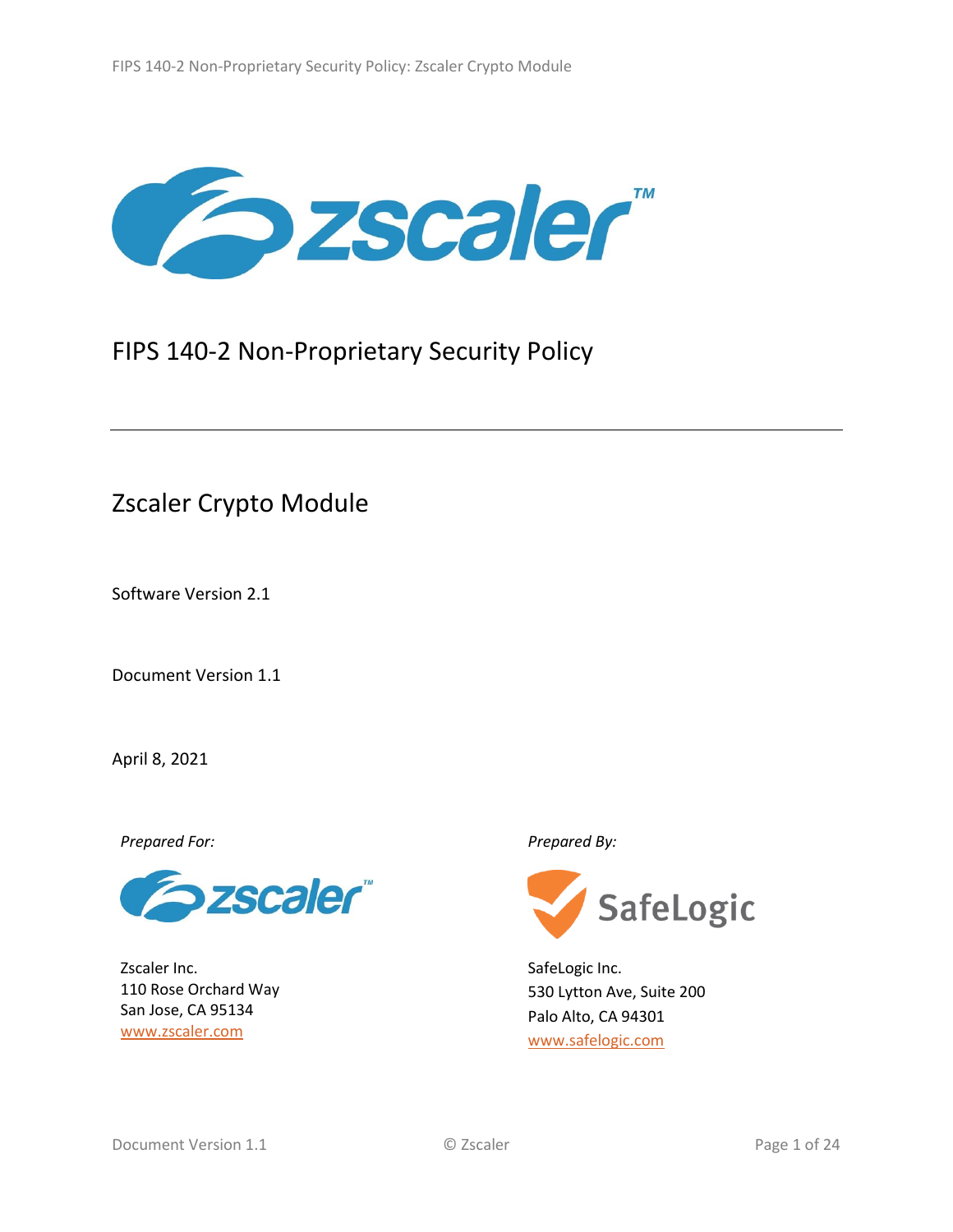## **Abstract**

This document provides a non-proprietary FIPS 140-2 Security Policy for Zscaler Crypto Module.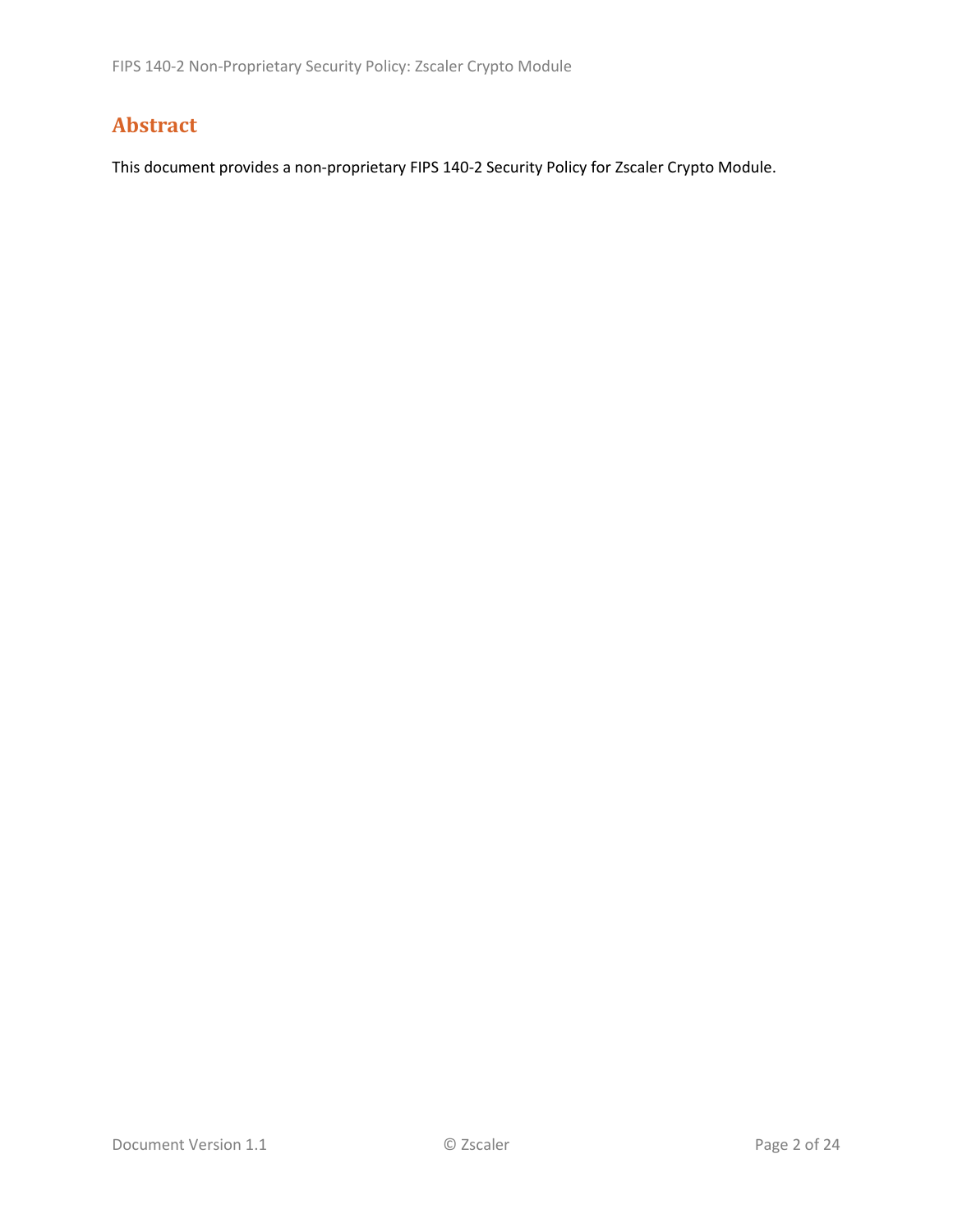# **Table of Contents**

| $\mathbf{1}$ |         |                                                                                                 |  |
|--------------|---------|-------------------------------------------------------------------------------------------------|--|
|              | 1.1     |                                                                                                 |  |
|              | 1.2     |                                                                                                 |  |
|              | 1.3     |                                                                                                 |  |
|              | 1.4     |                                                                                                 |  |
|              | 1.5     |                                                                                                 |  |
| $\mathbf{2}$ |         |                                                                                                 |  |
|              | 2.1     |                                                                                                 |  |
|              | 2.1.1   |                                                                                                 |  |
|              | 2.1.2   |                                                                                                 |  |
|              | 2.1.3   |                                                                                                 |  |
|              | 2.2     |                                                                                                 |  |
|              | 2.3     |                                                                                                 |  |
|              | 2.3.1   |                                                                                                 |  |
|              | 2.3.2   |                                                                                                 |  |
|              | 2.4     |                                                                                                 |  |
|              | $2.5\,$ |                                                                                                 |  |
|              | 2.6     |                                                                                                 |  |
|              | 2.6.1   |                                                                                                 |  |
|              | 2.6.2   | Key/Critical Security Parameter (CSP) Authorized Access and Use by Role and Service/Function 19 |  |
|              | 2.6.3   |                                                                                                 |  |
|              | 2.6.4   |                                                                                                 |  |
|              | 2.7     |                                                                                                 |  |
|              | 2.7.1   |                                                                                                 |  |
|              | 2.7.2   |                                                                                                 |  |
|              | 2.7.3   |                                                                                                 |  |
|              | 2.8     |                                                                                                 |  |
| 3            |         |                                                                                                 |  |
|              | 3.1     |                                                                                                 |  |
|              | 3.1.1   |                                                                                                 |  |
|              | 3.1.2   |                                                                                                 |  |
|              | 3.2     |                                                                                                 |  |
|              | 3.2.1   |                                                                                                 |  |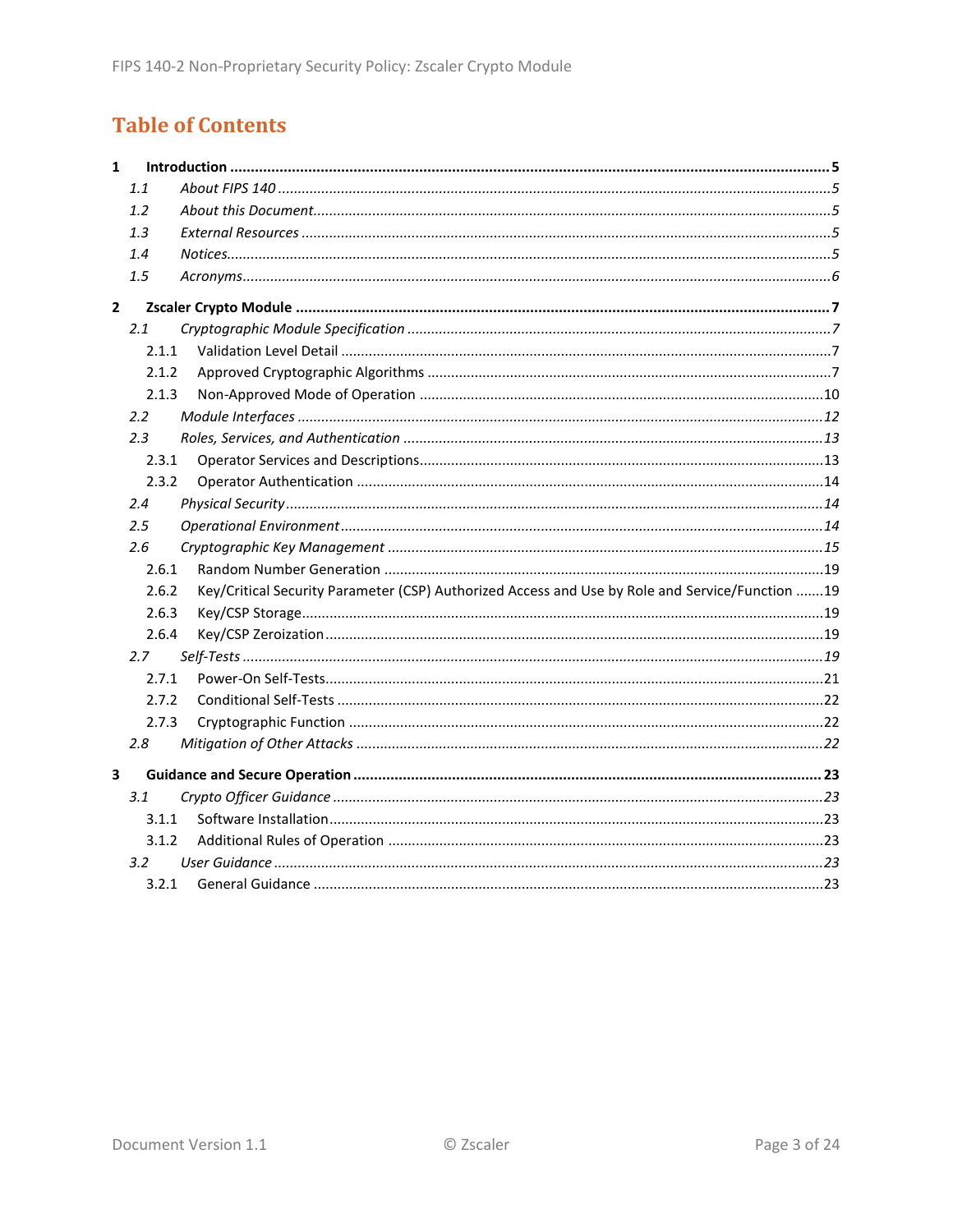# **List of Tables**

# **List of Figures**

|--|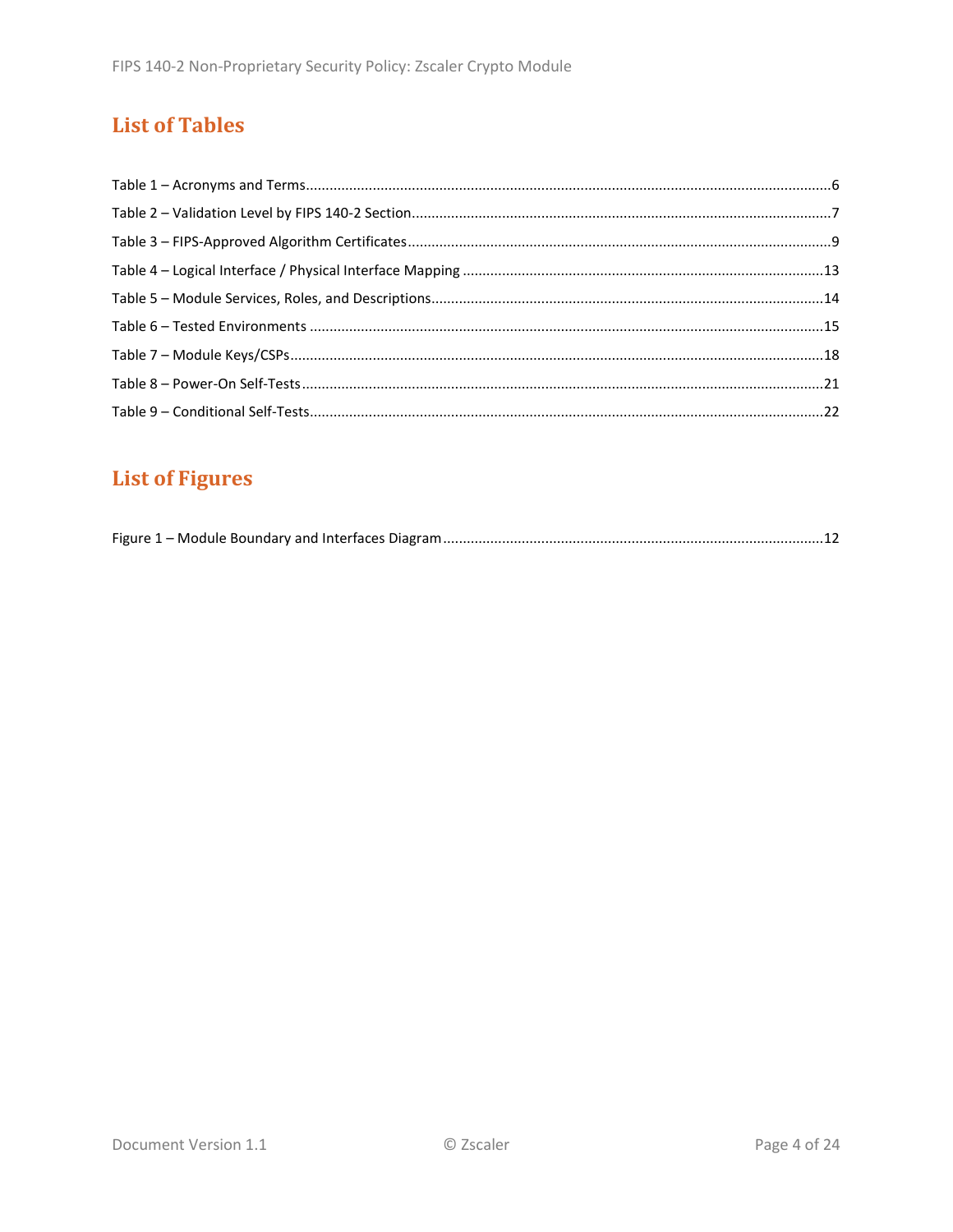## <span id="page-4-0"></span>**1 Introduction**

#### <span id="page-4-1"></span>**1.1 About FIPS 140**

Federal Information Processing Standards Publication 140-2 — Security Requirements for Cryptographic Modules specifies requirements for cryptographic modules to be deployed in a Sensitive but Unclassified environment. The National Institute of Standards and Technology (NIST) and Canadian Centre for Cyber Security (CCCS) Cryptographic Module Validation Program (CMVP) run the FIPS 140 program. The NVLAP accredits independent testing labs to perform FIPS 140 testing; the CMVP validates modules meeting FIPS 140 validation. *Validated* is the term given to a module that is documented and tested against the FIPS 140 criteria.

More information is available on the CMVP website at [http://csrc.nist.gov/groups/STM/cmvp/index.html.](http://csrc.nist.gov/groups/STM/cmvp/index.html)

#### <span id="page-4-2"></span>**1.2 About this Document**

This non-proprietary Cryptographic Module Security Policy for Zscaler Crypto Module from Zscaler provides an overview of the product and a high-level description of how it meets the security requirements of FIPS 140-2. This document contains details on the module's cryptographic keys and critical security parameters. This Security Policy concludes with instructions and guidance on running the module in a FIPS 140-2 mode of operation.

The Zscaler Crypto Module may also be referred to as the "module" in this document.

#### <span id="page-4-3"></span>**1.3 External Resources**

The Zscaler website [\(https://www.zscaler.com/\)](https://www.zscaler.com/) contains information on Zscaler services and products. The Cryptographic Module Validation Program website contains links to the FIPS 140-2 certificate and Zscaler contact information.

#### <span id="page-4-4"></span>**1.4 Notices**

This document may be freely reproduced and distributed in its entirety without modification.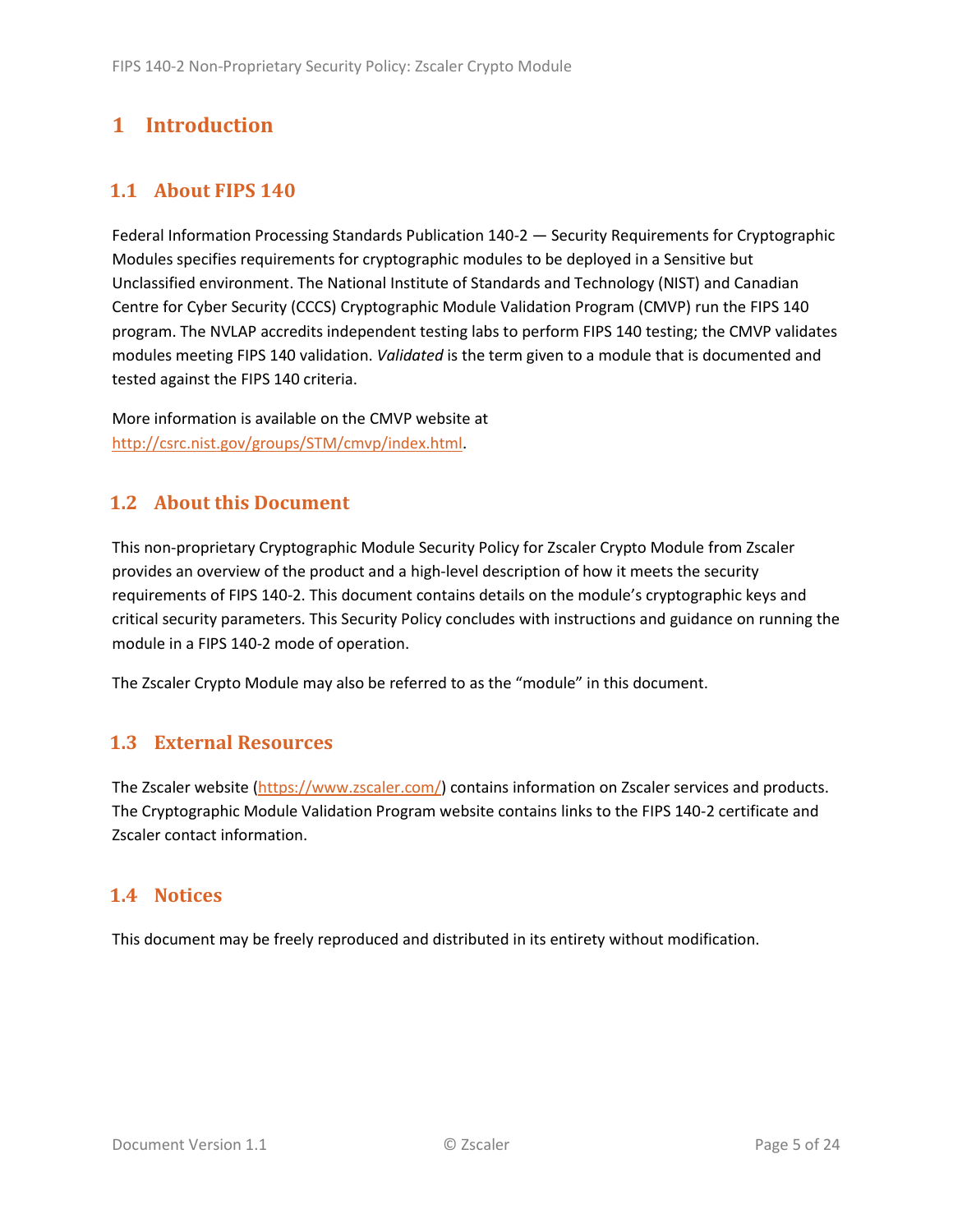### <span id="page-5-0"></span>**1.5 Acronyms**

| <b>Acronym</b> | <b>Term</b>                                    |  |
|----------------|------------------------------------------------|--|
| <b>AES</b>     | <b>Advanced Encryption Standard</b>            |  |
| <b>ANSI</b>    | American National Standards Institute          |  |
| <b>API</b>     | <b>Application Programming Interface</b>       |  |
| <b>CMVP</b>    | Cryptographic Module Validation Program        |  |
| CO             | Crypto Officer                                 |  |
| CCCS           | Canadian Centre for Cyber Security             |  |
| <b>CSP</b>     | <b>Critical Security Parameter</b>             |  |
| <b>DES</b>     | Data Encryption Standard                       |  |
| DH.            | Diffie-Hellman                                 |  |
| <b>DRBG</b>    | Deterministic Random Bit Generator             |  |
| <b>DSA</b>     | Digital Signature Algorithm                    |  |
| EC             | <b>Elliptic Curve</b>                          |  |
| <b>EMC</b>     | <b>Electromagnetic Compatibility</b>           |  |
| <b>EMI</b>     | Electromagnetic Interference                   |  |
| <b>FCC</b>     | <b>Federal Communications Commission</b>       |  |
| <b>FIPS</b>    | Federal Information Processing Standard        |  |
| <b>GPC</b>     | <b>General Purpose Computer</b>                |  |
| GUI            | <b>Graphical User Interface</b>                |  |
| <b>HMAC</b>    | (Keyed-) Hash Message Authentication Code      |  |
| <b>KAT</b>     | <b>Known Answer Test</b>                       |  |
| <b>MAC</b>     | <b>Message Authentication Code</b>             |  |
| <b>MD</b>      | <b>Message Digest</b>                          |  |
| <b>NIST</b>    | National Institute of Standards and Technology |  |
| OS             | <b>Operating System</b>                        |  |
| <b>PKCS</b>    | Public-Key Cryptography Standards              |  |
| <b>PRNG</b>    | Pseudo Random Number Generator                 |  |
| <b>PSS</b>     | Probabilistic Signature Scheme                 |  |
| <b>RNG</b>     | Random Number Generator                        |  |
| <b>RSA</b>     | Rivest, Shamir, and Adleman                    |  |
| <b>SHA</b>     | Secure Hash Algorithm                          |  |
| <b>SSL</b>     | Secure Sockets Layer                           |  |
| Triple-DES     | Triple Data Encryption Algorithm               |  |
| <b>TLS</b>     | <b>Transport Layer Security</b>                |  |
| <b>USB</b>     | <b>Universal Serial Bus</b>                    |  |

The following table defines acronyms found in this document:

**Table 1 – Acronyms and Terms**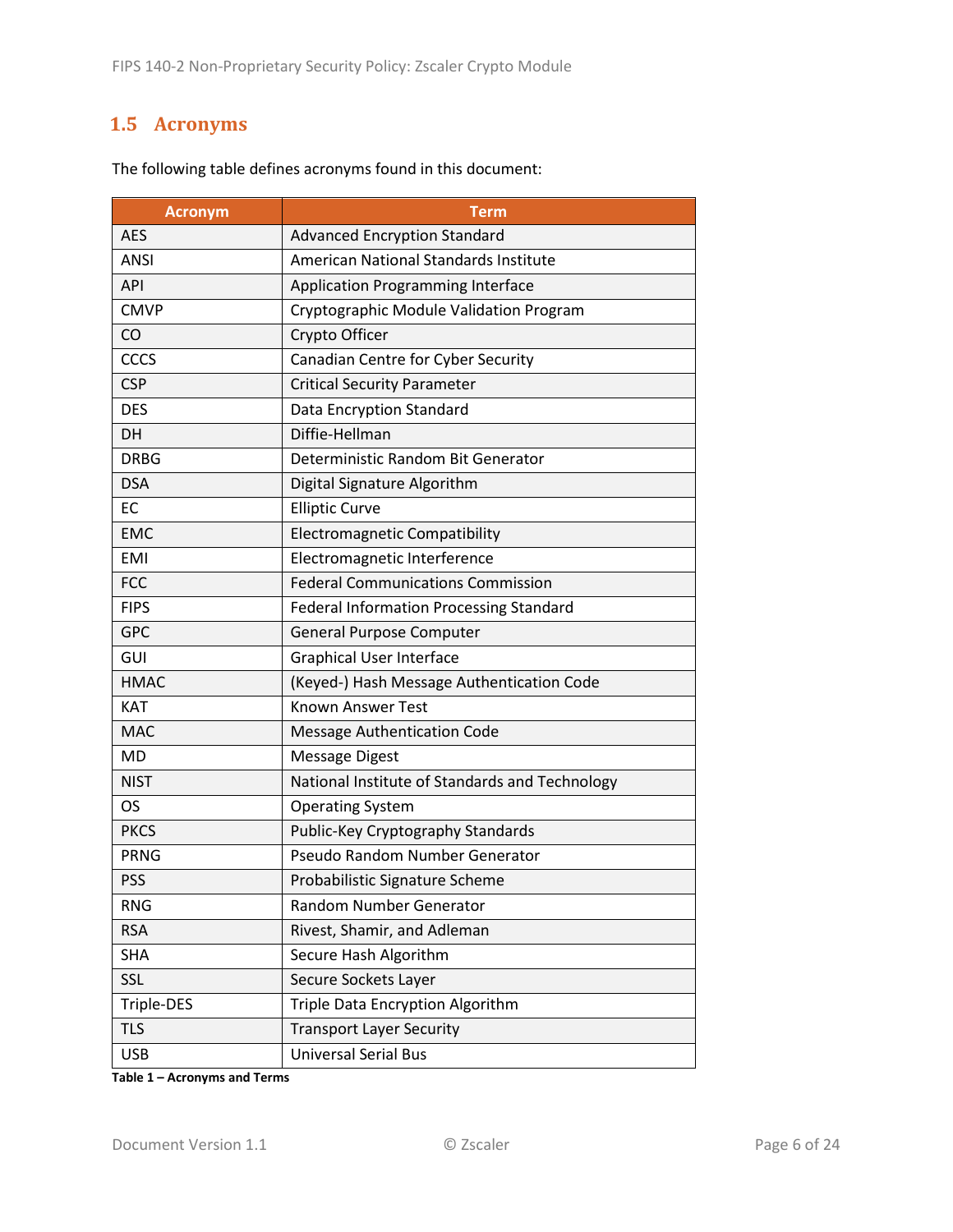### <span id="page-6-0"></span>**2 Zscaler Crypto Module**

#### <span id="page-6-1"></span>**2.1 Cryptographic Module Specification**

The Zscaler Crypto Module is the FIPS validated cryptographic provider for Zscaler Internet Access, Zscaler Public Access, Zscaler Internet Access – Government, Zscaler Private Access – Government, and Zscaler Government Suite – High Baseline. Zscaler Crypto Module offloads functions for secure key management, data integrity, data at rest encryption, and secure communications to a trusted implementation.

The module's logical cryptographic boundary is the shared library files and their integrity check HMAC files. The module is a multi-chip standalone embodiment installed on a General Purpose Device.

All operations of the module occur via calls from host applications and their respective internal daemons/processes. As such there are no untrusted services calling the services of the module.

#### <span id="page-6-2"></span>**2.1.1 Validation Level Detail**

The following table lists the level of validation for each area in FIPS 140-2:

| <b>FIPS 140-2 Section Title</b>                              | <b>Validation Level</b> |
|--------------------------------------------------------------|-------------------------|
| Cryptographic Module Specification                           | 1                       |
| Cryptographic Module Ports and Interfaces                    | 1                       |
| Roles, Services, and Authentication                          | 1                       |
| Finite State Model                                           | 1                       |
| <b>Physical Security</b>                                     | N/A                     |
| <b>Operational Environment</b>                               | 1                       |
| Cryptographic Key Management                                 | 1                       |
| Electromagnetic Interference / Electromagnetic Compatibility |                         |
| Self-Tests                                                   | 1                       |
| Design Assurance                                             | 1                       |
| <b>Mitigation of Other Attacks</b>                           | N/A                     |

**Table 2 – Validation Level by FIPS 140-2 Section**

#### <span id="page-6-3"></span>**2.1.2 Approved Cryptographic Algorithms**

The module's cryptographic algorithm implementations have received the following certificate numbers from the Cryptographic Algorithm Validation Program: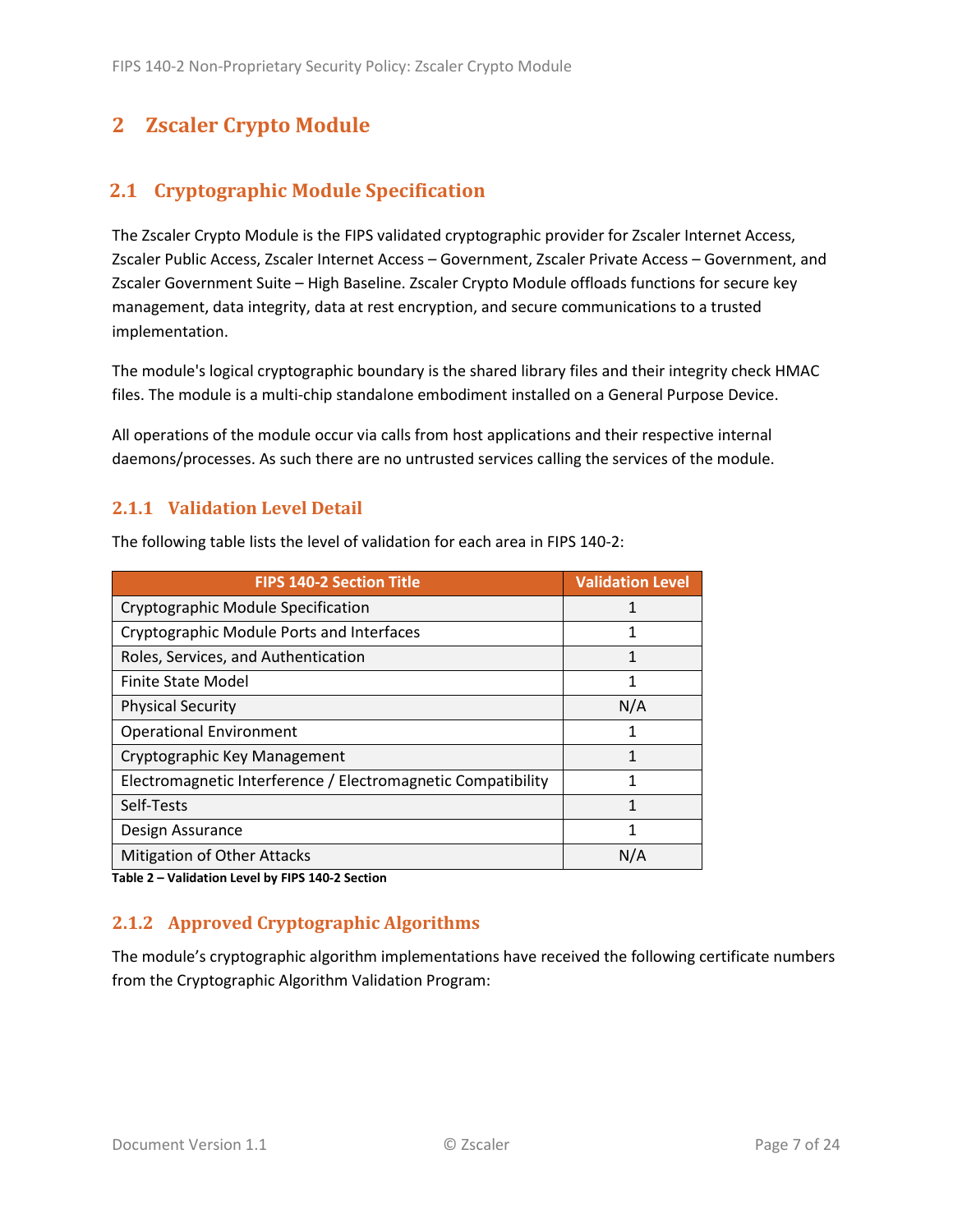| <b>Algorithm</b>                                                                   | <b>CAVP Certificate</b> |
|------------------------------------------------------------------------------------|-------------------------|
| <b>AES</b>                                                                         | 2273                    |
| ECB ( $e/d$ ; 128, 192, 256)                                                       |                         |
| CBC (e/d; 128, 192, 256)                                                           |                         |
| CFB1 (e/d; 128, 192, 256)                                                          |                         |
| CFB8 (e/d; 128, 192, 256)                                                          |                         |
| OFB (e/d; 128, 192, 256)                                                           |                         |
| <b>CTR</b> (ext only; 128, 192, 256)                                               |                         |
| CCM (KS: 128, 192, 256)                                                            |                         |
| CMAC (Generation/Verification) (KS: 128, 192, 256)                                 |                         |
| <b>GCM</b> (KS: AES_128(e/d), AES_192(e/d), AES_256(e/d))                          |                         |
| HMAC-SHA-1, HMAC-SHA-224, HMAC-SHA-256, HMAC- SHA-384, HMAC-SHA-512                | 1391                    |
| <b>DSA</b>                                                                         | 709                     |
| FIPS 186-4                                                                         |                         |
| PQG Gen: 2048 & 3072 (using SHA-2)                                                 |                         |
| PQG Ver: 1024, 2048 & 3072 (using SHA-1 and SHA-2)                                 |                         |
| Key Pair: 2048-bit & 3072-bit                                                      |                         |
| Sig Gen: 2048-bit & 3072-bit (using SHA-2)                                         |                         |
| Sig Ver: 1024-bit, 2048-bit & 3072-bit (using SHA-1 & SHA-2)                       |                         |
| <b>ECDSA</b>                                                                       | 368                     |
| FIPS 186-4                                                                         |                         |
| Key Pair Generation: Curves (P-224, P-256, P-384, P-521, K-233, K-283, K-409, K-   |                         |
| 571, B-233, B-283, B-409 & B-571)                                                  |                         |
| PKV: Curves All P, K & B                                                           |                         |
| Sig Gen: (P-224, P-256, P-384, P-521, K-233, K-283, K-409, K-571, B-233, B-283, B- |                         |
| 409 & B-571) (SHA-2)                                                               |                         |
| Sig Ver: Curves (P-192, P224, P-256, P-384, P-521, K-163, K-233, K-283, K-409, K-  |                         |
| 571, B-163, B-233, B-283, B-409 & B-571) (using SHA-1 and SHA-2)                   |                         |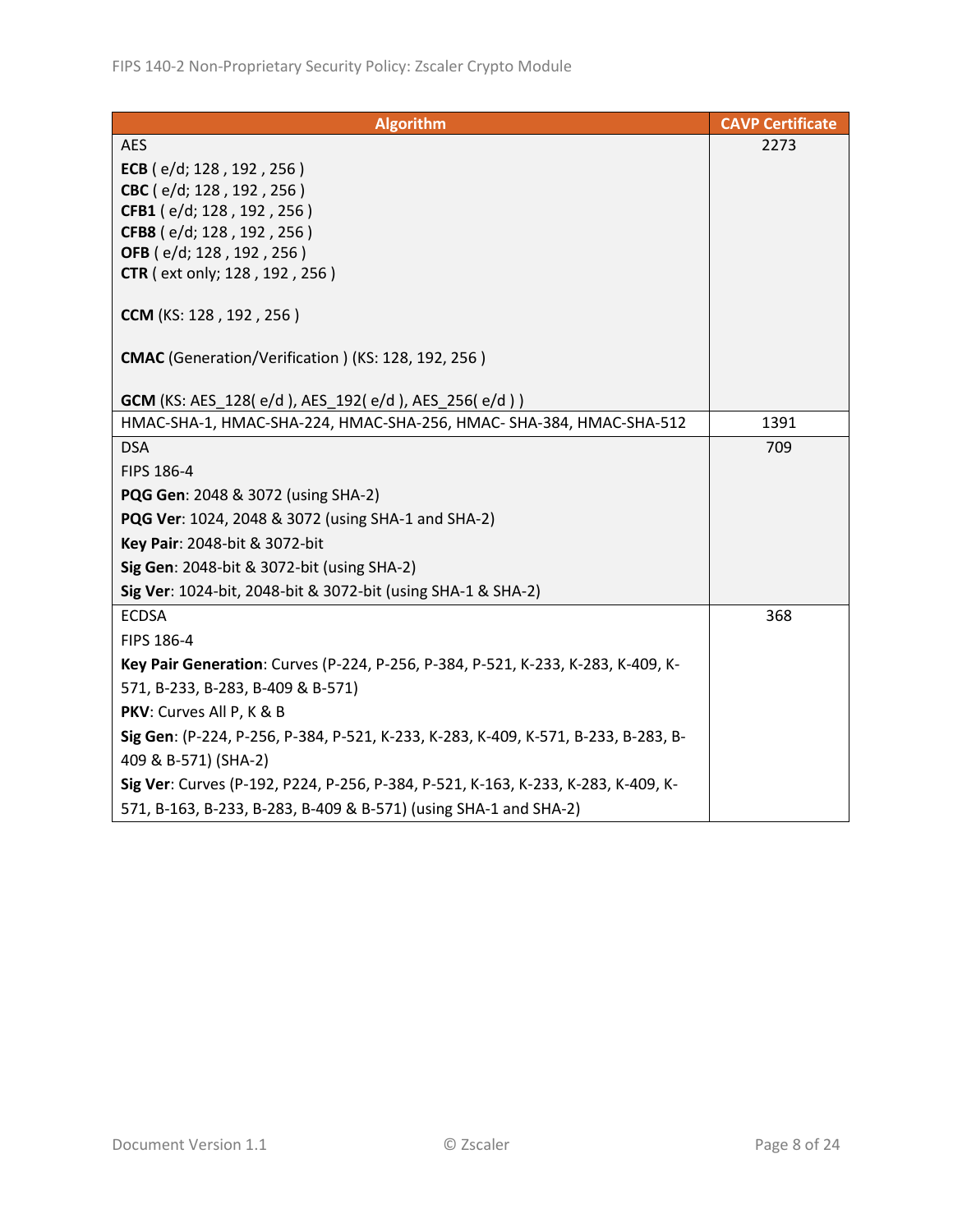| <b>Algorithm</b>                                                                | <b>CAVP Certificate</b> |
|---------------------------------------------------------------------------------|-------------------------|
| RSA (X9.31, PKCS #1.5, PSS)                                                     | 1166                    |
| FIPS 186-2                                                                      |                         |
| <b>ANSIX9.31</b>                                                                |                         |
| Sig Gen: 4096 bit (any SHA size)                                                |                         |
| Sig Ver: 1024-bit, 1536-bit, 2048-bit, 3072-bit, 4096-bit (any SHA size)        |                         |
|                                                                                 |                         |
| <b>PKCS1 V15</b>                                                                |                         |
| Sig Gen: 4096-bit (any SHA size)                                                |                         |
| Sig Ver: 1024-bit, 1536-bit, 2048-bit, 3072-bit, 4096-bit (any SHA size)        |                         |
|                                                                                 |                         |
| <b>PSS</b>                                                                      |                         |
| Sig Gen: 4096-bit (any SHA size)                                                |                         |
| Sig Ver: 1024-bit, 1536-bit, 2048-bit, 3072-bit, 4096-bit (any SHA size)        |                         |
|                                                                                 |                         |
| FIPS 186-4                                                                      |                         |
| <b>ANSIX9.31</b>                                                                |                         |
| Sig Gen: 2048-bit & 3072-bit (using SHA-2)                                      |                         |
| Sig Ver: 1024-bit, 2048-bit, & 3072-bit (any SHA size)                          |                         |
|                                                                                 |                         |
| <b>PKCS1 V15</b>                                                                |                         |
| Sig Gen: 2048-bit & 3072-bit (using SHA-2)                                      |                         |
| Sig Ver: 1024-bit, 2048-bit, & 3072-bit (any SHA size)                          |                         |
|                                                                                 |                         |
| <b>PSS</b>                                                                      |                         |
| Sig Gen: 2048-bit & 3072-bit (using SHA-2)                                      |                         |
| Sig Ver: 1024-bit, 2048-bit, & 3072-bit (any SHA size)                          |                         |
| SHA-1, SHA-224, SHA-256, SHA-384, SHA-512                                       | 1954                    |
| Triple-DES                                                                      | 1420                    |
| TECB( $KO 1 e/d$ , $KO 2 d only$ )                                              |                         |
| TCBC(KO 1 e/d, KO 2 d only)                                                     |                         |
| TCFB1(KO 1 e/d, KO 2 d only)                                                    |                         |
| TCFB8(KO 1 e/d, KO 2 d only)                                                    |                         |
| TCFB64(KO 1 e/d, KO 2 d only)                                                   |                         |
| TOFB(KO1e/d, KO2d only)                                                         |                         |
|                                                                                 |                         |
| <b>CMAC</b> (KS: 3-Key; Generation/Verification; Block Size(s): Full / Partial) |                         |
| SP 800-90A Rev.1 DRBG (Hash DRBG, HMAC DRBG, CTR DRBG <sup>1</sup> )            | 281                     |
| <b>CKG</b>                                                                      | Vendor Affirmed         |

**Table 3 – FIPS-Approved Algorithm Certificates**

<u> 1980 - Johann Barbara, martx</u>

<sup>1</sup> Note that AES-128 cannot be used in FIPS mode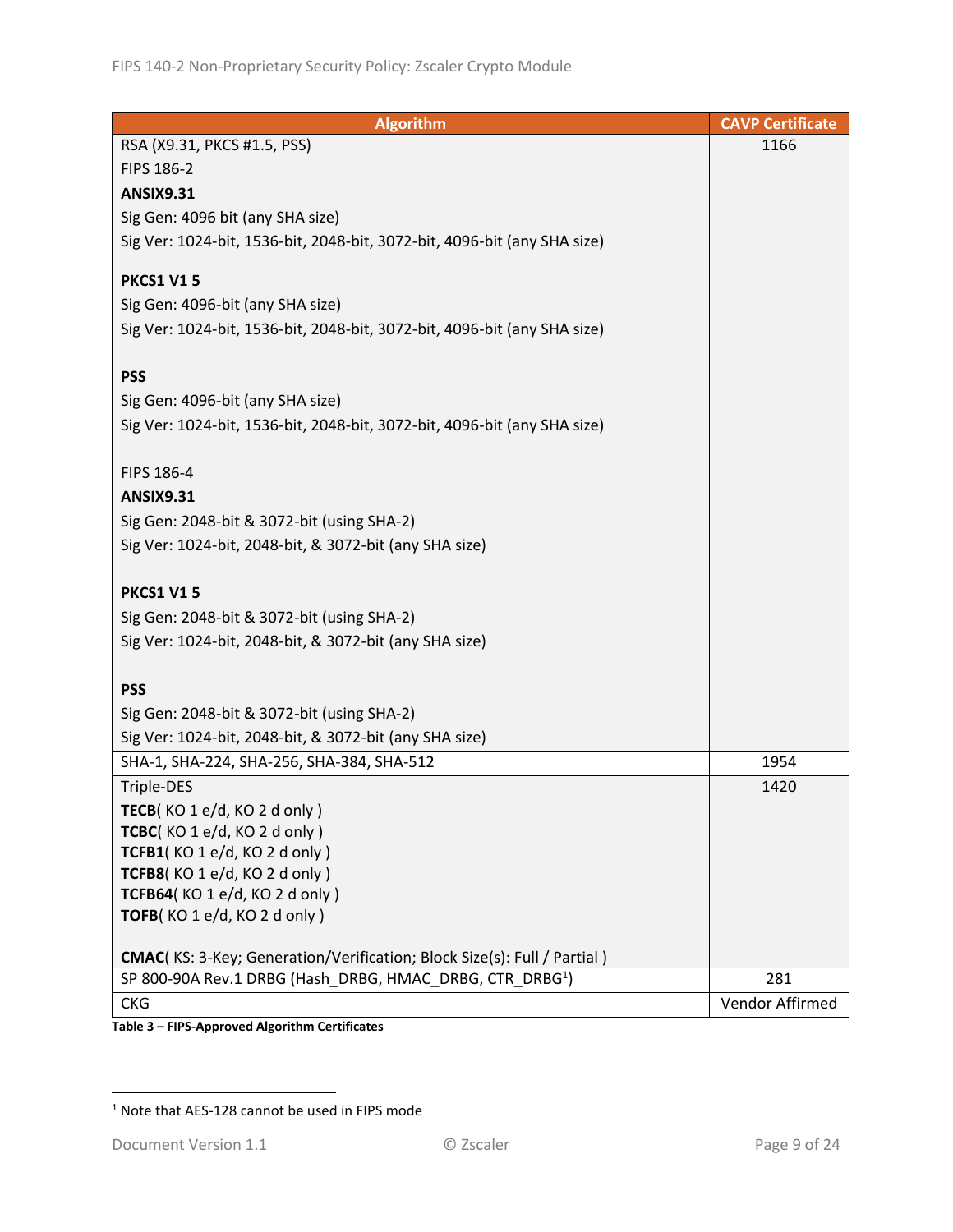#### <span id="page-9-0"></span>**2.1.3 Non-Approved Mode of Operation**

The module supports a non-approved mode of operation. The algorithms listed in this section are not to be used by the operator in the FIPS Approved mode of operation.

The following algorithms shall not be used:

- AES XTS (  $(KS: XTS_128$  (  $(e/d)$   $(f/p)$  )  $KS: XTS_256$  (  $(e/d)$   $(f/p)$  )
- EC Diffie-Hellman
- RSA (key wrapping; key establishment methodology provides up to 256 bits of encryption strength)
- GMAC

The following algorithms are disallowed as of January 1, 2016 per the NIST SP 800-131A algorithm transitions:

- Random Number Generator Based on ANSI X9.31 Appendix A.2.4
- Two-Key Triple DES Encryption
- Dual EC DRBG

The following algorithms are disallowed as of January 1, 2014 per the NIST SP 800-131A algorithm transitions:

| <b>FIPS 186-4 DSA</b> | PQG Gen 1024-bit (any SHA size), 2048-bit & 3072-bit using SHA-1<br>Key Gen 1024-bit (any SHA size), 2048-bit & 3072-bit using SHA-1<br>Sig Gen 1024-bit (any SHA size), 2048-bit & 3072-bit using SHA-1 |
|-----------------------|----------------------------------------------------------------------------------------------------------------------------------------------------------------------------------------------------------|
| <b>FIPS 186-2 DSA</b> | PQG Gen 1024-bit (any SHA size)<br>Key Ver 1024-bit<br>Key Gen 1024-bit<br>Sig Gen 1024-bit (any SHA size), 2048-bit & 3072-bit using SHA-1                                                              |
| <b>FIPS 186-4 DSA</b> | PQG Gen, 1024-bit (any SHA size)<br>Key Gen, 1024-bit<br>Sig Gen, 1024-bit (any SHA size), 2048-bit & 3072-bit using SHA-1                                                                               |
| <b>FIPS 186-2 RSA</b> | <b>ANSIX9.31</b><br>Key Gen 1024 & 1536                                                                                                                                                                  |
|                       | <b>ANSIX9.31</b><br>Sig Gen 1024 & 1536 (any SHA size); 2048, 3072 & 4096 using SHA-1                                                                                                                    |
|                       | <b>PKCSI V15</b><br>Sig Gen 1024 & 1536 (any SHA size); 2048, 3072 & 4096 using SHA-1                                                                                                                    |
|                       | <b>PSS</b><br>Sig Gen 1024 & 1536 (any SHA size); 2048, 3072 & 4096 using SHA-1                                                                                                                          |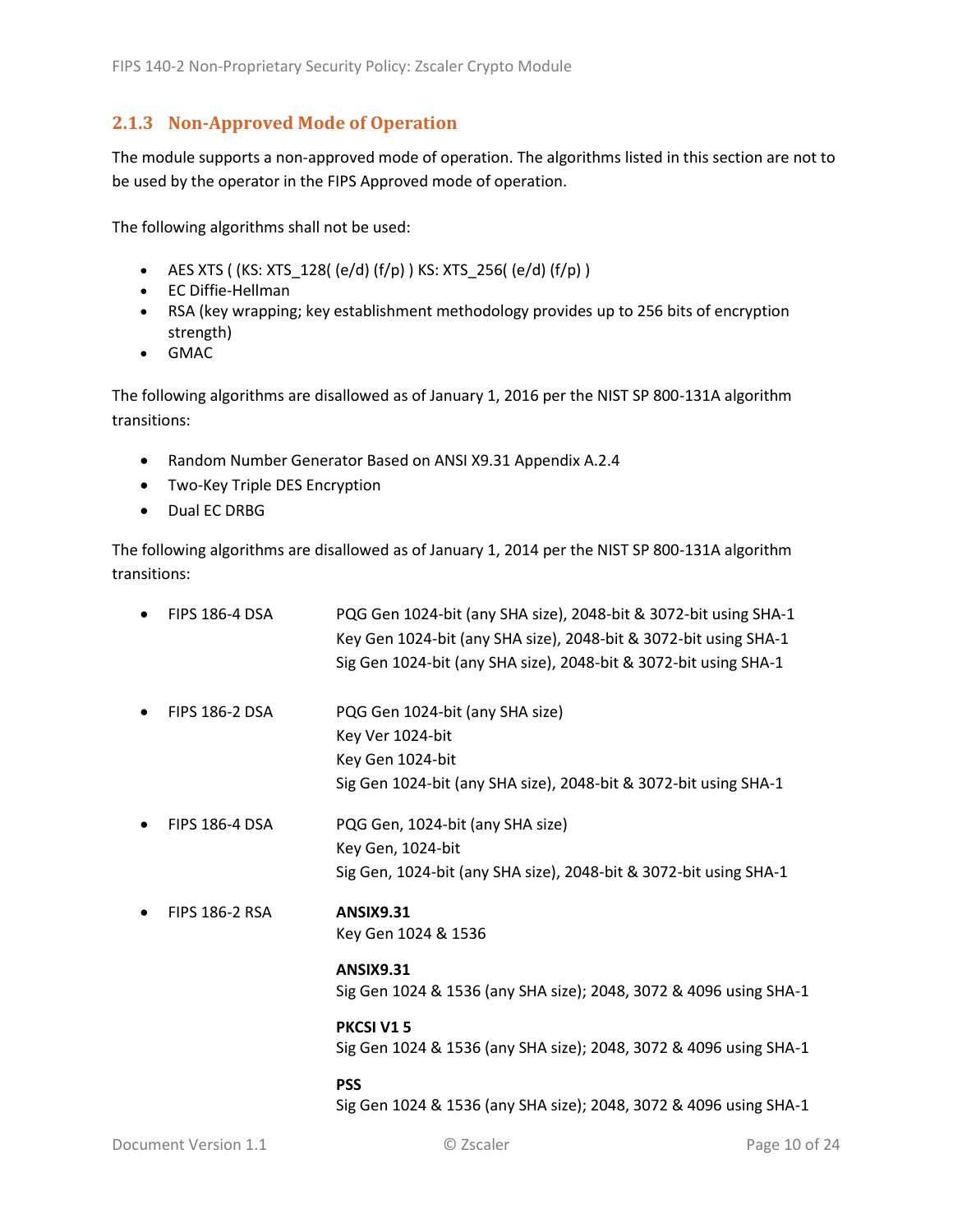• FIPS 186-4 RSA **ANSIX9.31** Sig Gen 1024 using SHA-1

> **PKCSI V1 5** Sig Gen 1024 using SHA-1

> **PSS** Sig Gen 1024 using SHA-1

- FIPS 186-2 ECDSA **Key Pair Generation: Curves** P-192, K-163 & B-163 **PKV** All P, K & B **Sig Gen Curves**: All P, K & B **Sig Ver Curves:** All P, K & B
- FIPS 186-4 ECDSA **Key Pair Generation: Curves** P-192, K-163 & B-163

**Sig Gen Curves** P-224, P-256, P-384, P-521, K-233, K-283, K-409, K-571, B-233, B-283, B-409 & B-571) (using SHA-1) P-192-, K-163 & B-163 (any SHA size)

• CVL (ECC CDH KAS)

The following algorithms are disallowed as of September 1, 2020 per the FIPS 186-2 transitions:

- FIPS 186-2 RSA (X9.31, PKCS #1.5, PSS)
	- o **ANSIX9.31**
		- Key Gen: 2048-bit, 3072-bit & 4096-bit
		- Sig Gen: 2048-bit, 3072-bit (any SHA size)
		- Sig Gen: 4096-bit using SHA-1
	- o **PKCS1 V1 5**
		- Sig Gen: 2048-bit, 3072-bit (any SHA size)
		- Sig Gen: 4096-bit using SHA-1
	- o **PSS**
		- Sig Gen: 2048-bit, 3072-bit (any SHA size)
		- Sig Gen: 4096-bit using SHA-1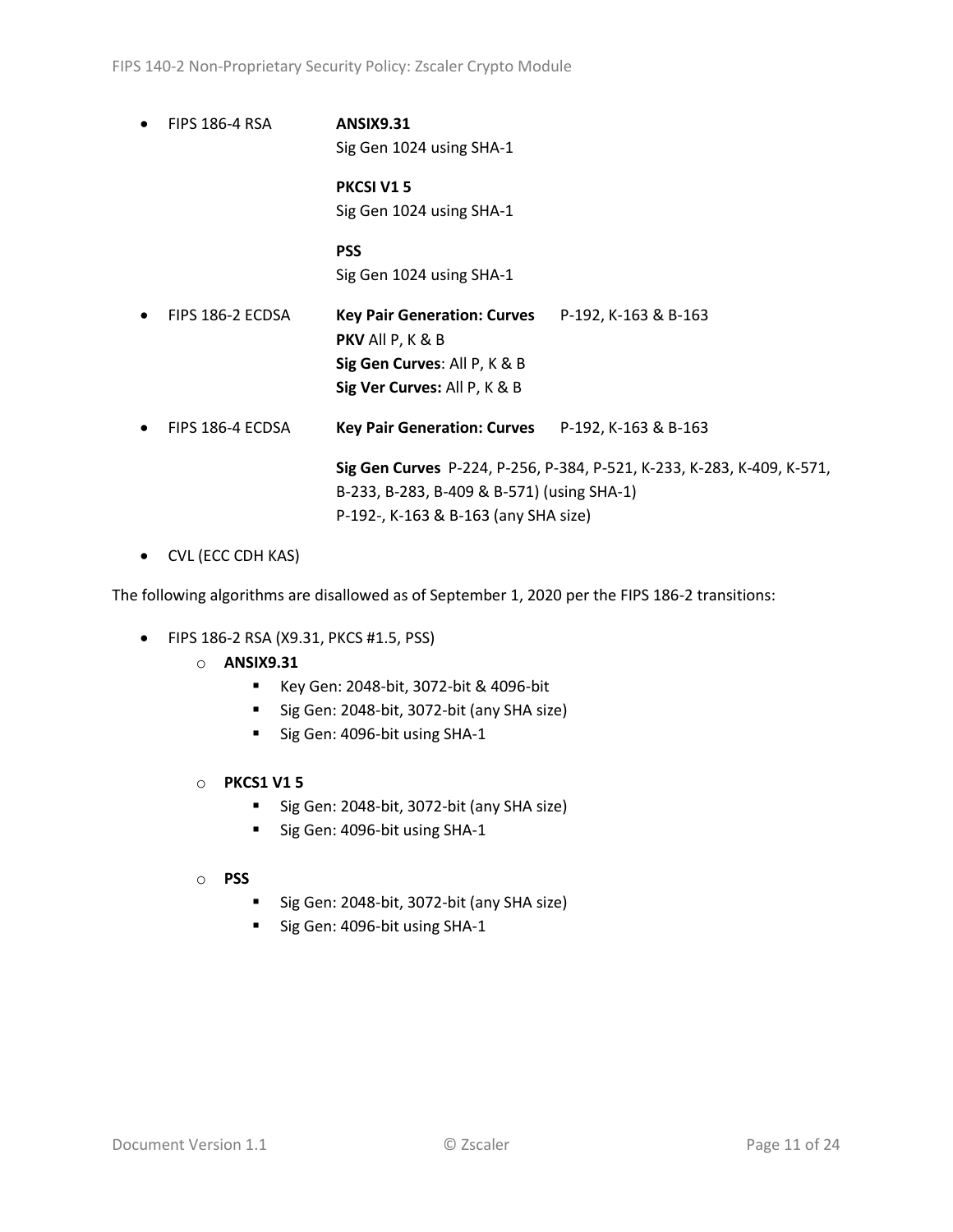#### <span id="page-11-0"></span>**2.2 Module Interfaces**

The figure below shows the module's physical and logical block diagram:



<span id="page-11-1"></span>

The interfaces (ports) for the physical boundary include the computer keyboard port, mouse port, network port, USB ports, display and power plug. When operational, the module does not transmit any information across these physical ports because it is a software cryptographic module. Therefore, the module's interfaces are purely logical and are provided through the Application Programming Interface (API) that a calling daemon can operate. The logical interfaces expose services that applications directly call, and the API provides functions that may be called by a referencing application (see Sectio[n 2.3](#page-12-0) – Roles, Services, [and Authentication](#page-12-0) for the list of available functions). The module distinguishes between logical interfaces by logically separating the information according to the defined API.

The API provided by the module is mapped onto the FIPS 140-2 logical interfaces: data input, data output, control input, and status output. Each of the FIPS 140-2 logical interfaces relates to the module's callable interface, as follows: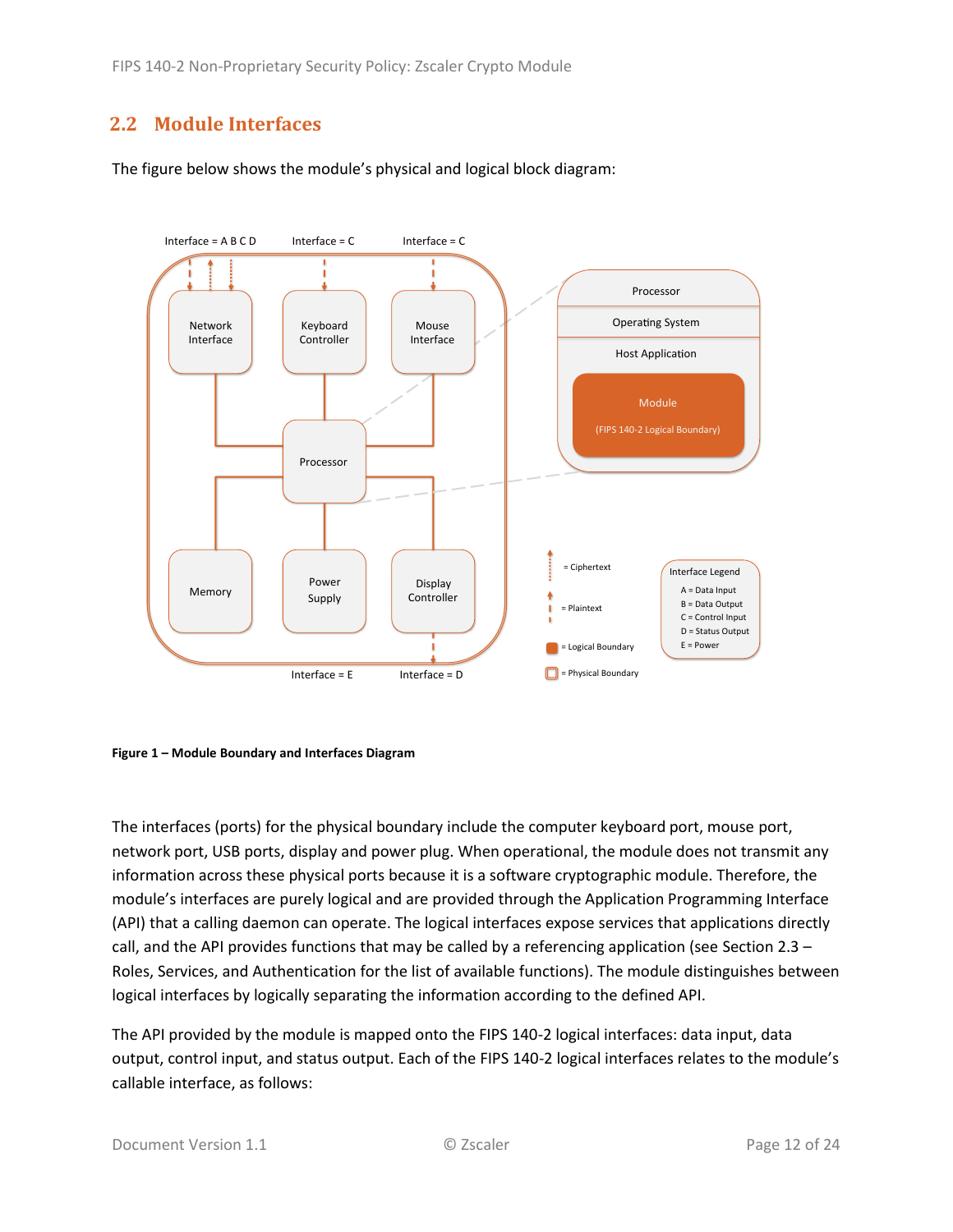| FIPS 140-2 Interface | <b>Logical Interface</b>          | <b>Module Physical Interface</b> |
|----------------------|-----------------------------------|----------------------------------|
| Data Input           | Input parameters of API function  | Network Interface                |
|                      | calls                             |                                  |
| Data Output          | Output parameters of API function | Network Interface                |
|                      | calls                             |                                  |
| Control Input        | API function calls                | Keyboard Interface, Mouse        |
|                      |                                   | Interface                        |
| <b>Status Output</b> | For FIPS mode, function calls     | Display Controller               |
|                      | returning status information and  |                                  |
|                      | return codes provided by API      |                                  |
|                      | function calls.                   |                                  |
| Power                | None                              | Power Supply                     |

**Table 4 – Logical Interface / Physical Interface Mapping**

As shown in Figure 1 – [Module Boundary and Interfaces Diagram](#page-11-1) and Table 5 – Module [Services, Roles,](#page-13-3) [and Descriptions,](#page-13-3) the output data path is provided by the data interfaces and is logically disconnected from processes performing key generation or zeroization. No key information will be output through the data output interface when the module zeroizes keys.

#### <span id="page-12-0"></span>**2.3 Roles, Services, and Authentication**

The module supports a Crypto Officer and a User role. The module does not support a Maintenance role. The User and Crypto-Officer roles are implicitly assumed by the entity accessing services implemented by the Module.

#### <span id="page-12-1"></span>**2.3.1 Operator Services and Descriptions**

The module supports services that are available to users in the various roles. All of the services are described in detail in the module's user documentation. The following table shows the services available to the various roles and the access to cryptographic keys and CSPs resulting from services:

| <b>Service</b>           | <b>Roles</b> | <b>CSP / Algorithm</b>                  | <b>Permission</b>  |
|--------------------------|--------------|-----------------------------------------|--------------------|
| Module initialization    | Crypto       | <b>None</b>                             | CO:                |
|                          | Officer      |                                         | execute            |
|                          |              |                                         |                    |
| Symmetric                | User         | AES Key, Triple-DES Key                 | User:              |
| encryption/decryption    |              |                                         | read/write/execute |
| Digital signature        | User         | RSA Private Key, DSA Private Key, ECDSA | User:              |
| generation               |              | Private Key                             | read/write/execute |
| <b>Digital Signature</b> | User         | RSA Public Key, DSA Public Key, ECDSA   | User:              |
| verification             |              | Public Key                              | read/write/execute |
| Symmetric key            | User         | AES Key, Triple-DES Key                 | User:              |
| generation               |              |                                         | read/write/execute |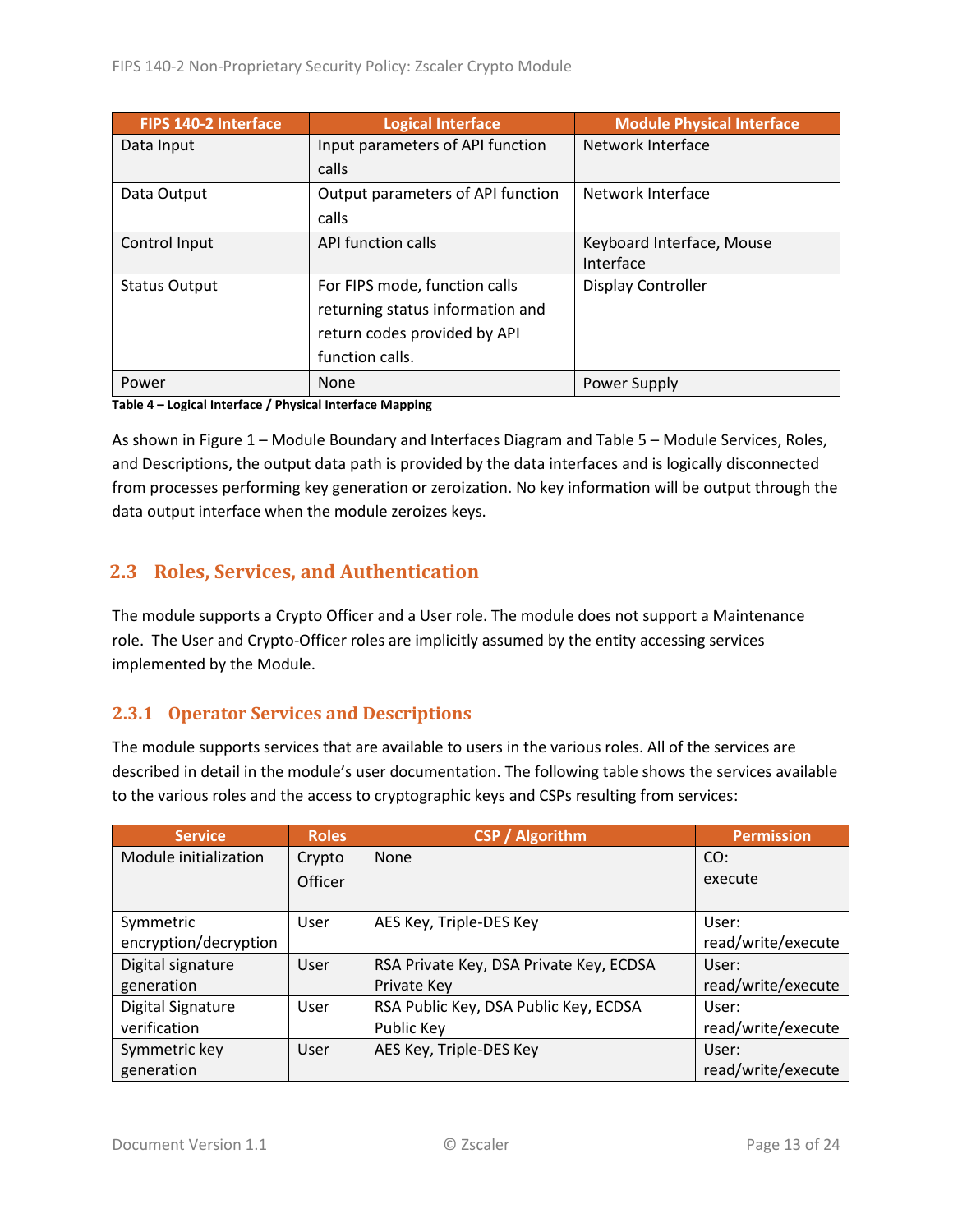| Asymmetric key       | User    | DSA Private Key, ECDSA Private Key     | User:              |
|----------------------|---------|----------------------------------------|--------------------|
| generation           |         |                                        | read/write/execute |
| Keyed Hash (HMAC)    | User    | <b>HMAC Key</b>                        | User:              |
|                      |         | HMAC SHA-1, HMAC SHA- 224, HMAC SHA-   | read/write/execute |
|                      |         | 256, HMAC SHA-384, HMAC SHA-512        |                    |
| Message digest (SHS) | User    | SHA-1, SHA-224, SHA-256, SHA-384, SHA- | User:              |
|                      |         | 512                                    | read/write/execute |
| Random number        | User    | DRBG Internal State, DRBG Entropy      | User:              |
| generation           |         |                                        | read/write/execute |
| Show status          | Crypto  | None                                   | User and CO:       |
|                      | Officer |                                        | execute            |
|                      | User    |                                        |                    |
| Self test            | User    | None                                   | User:              |
|                      |         |                                        | read/execute       |
| Zeroize              | Crypto  | All CSPs                               | CO:                |
|                      | Officer |                                        | read/write/execute |
|                      | User    |                                        |                    |

<span id="page-13-3"></span>**Table 5 – Module Services, Roles, and Descriptions**

The operator is required to review the sections Approved Cryptographic Algorithms, Non-Approved Cryptographic Algorithms, and Guidance and Secure Operation to ensure only approved algorithms are used.

#### <span id="page-13-0"></span>**2.3.2 Operator Authentication**

As required by FIPS 140-2, there are two roles (a Crypto Officer role and User role) in the module that operators may assume. As allowed by Level 1, the module does not support authentication to access services. As such, there are no applicable authentication policies. Access control policies are implicitly defined by the services available to the roles as specified in Table 5 – Module [Services, Roles,](#page-13-3) and [Descriptions.](#page-13-3)

#### <span id="page-13-1"></span>**2.4 Physical Security**

This section of requirements does not apply to this module. The module is a software-only module and does not implement any physical security mechanisms.

#### <span id="page-13-2"></span>**2.5 Operational Environment**

The module operates on a general purpose computer (GPC) running a general purpose operating system (GPOS). For FIPS purposes, the module is running on this operating system in single user mode and does not require any additional configuration to meet the FIPS requirements.

The module was tested on the following platforms: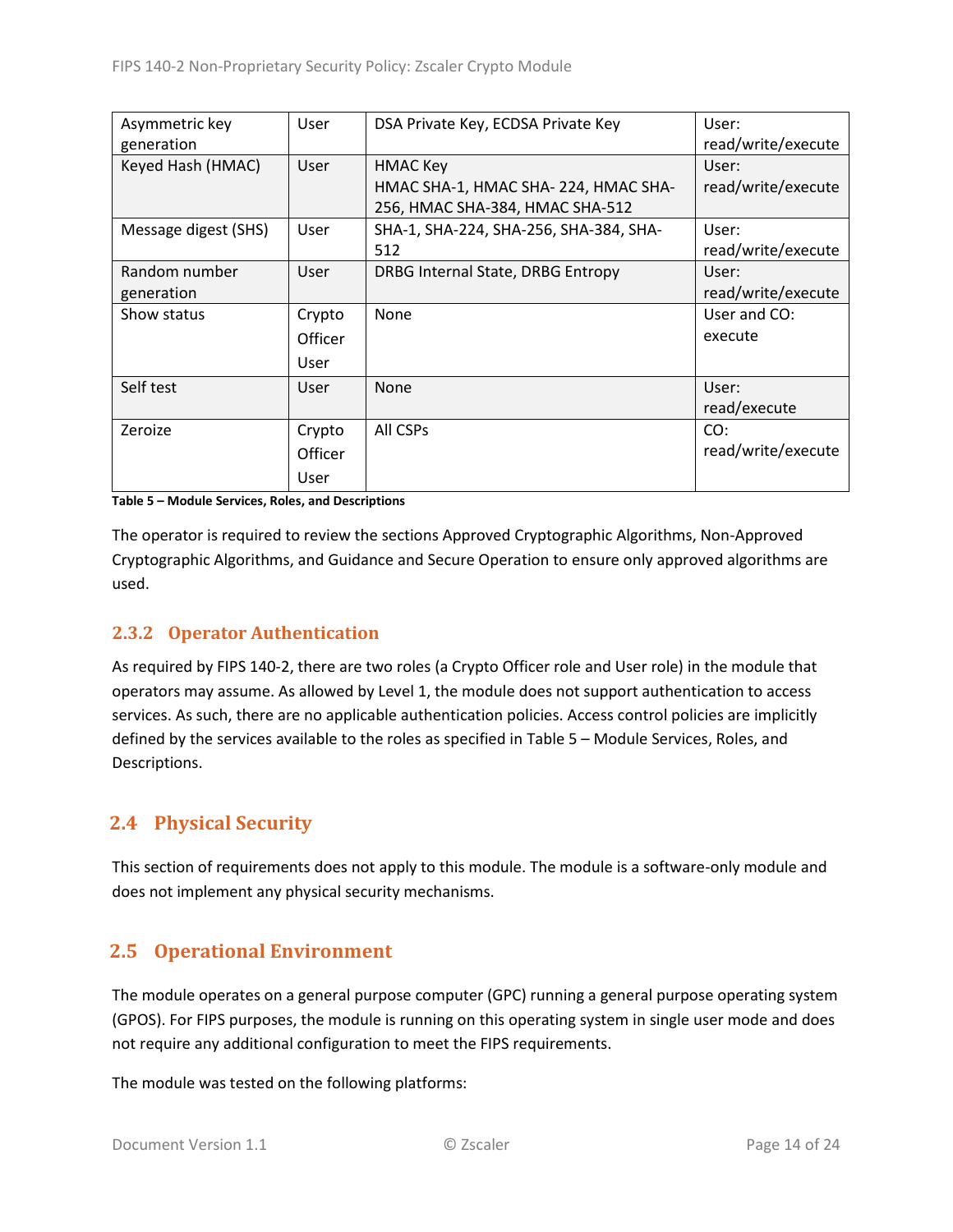| <b>Platform</b>   | <b>Operating System</b> | CPU(s)   |
|-------------------|-------------------------|----------|
| Dell Optiplex 755 | Win Server 2008R2       | Intel i7 |
| Dell Optiplex 755 | RHEL 6.3                | Intel i7 |
| Dell Optiplex 755 | CentOS 6.3              | Intel i7 |
| MacBook Air       | Mac OS X 10.8           | Intel i7 |

#### **Table 6 – Tested Environments**

The cryptographic module is also supported on the following operating systems for which

operational testing and algorithm testing was not performed. The cryptographic module is "vendor affirmed" by Zscaler to operate properly for Zscaler products using these operating systems:

- Windows 7, 2012 R2, 8, 2016, 10 (and newer) on Intel Xeon and ARM64
- FreeBSD
- Enterprise Linux 7
- MacOS 10 and 11 on Intel Xeon and ARM64
- CentOS 7 on Intel Xeon

Compliance is maintained for other versions of the respective operating system family where the binary is unchanged. No claim can be made as to the correct operation of the module or the security strengths of the generated keys when ported to an operational environment which is not listed on the validation certificate.

The GPC(s) used during testing met Federal Communications Commission (FCC) FCC Electromagnetic Interference (EMI) and Electromagnetic Compatibility (EMC) requirements for business use as defined by 47 Code of Federal Regulations, Part15, Subpart B. FIPS 140-2 validation compliance is maintained when the module is operated on other versions of the GPOS running in single user mode, assuming that the requirements outlined in NIST IG G.5 are met.

#### <span id="page-14-0"></span>**2.6 Cryptographic Key Management**

The table below provides a complete list of Critical Security Parameters used within the module: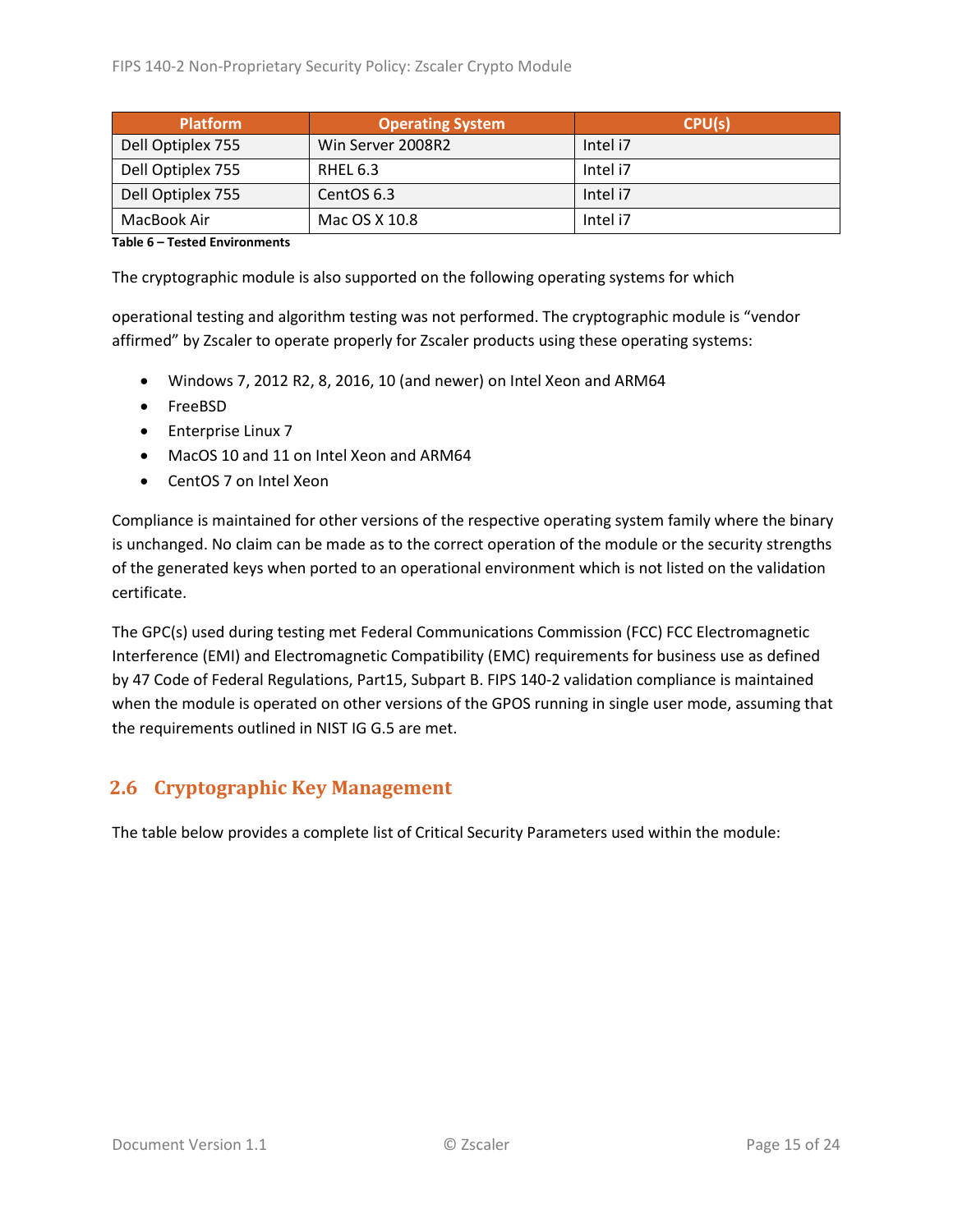| <b>Keys and CSPs</b> | <b>Storage</b><br><b>Locations</b> | <b>Storage</b><br><b>Method</b> | <b>Input</b><br><b>Method</b> | <b>Output</b><br><b>Method</b> | <b>Zeroization</b> | <b>Access</b> |
|----------------------|------------------------------------|---------------------------------|-------------------------------|--------------------------------|--------------------|---------------|
| AES Key (128,        | <b>RAM</b>                         | Plaintext                       | API call                      | None                           | power cycle        | CO: RWD       |
| 192, 256 bits)       |                                    |                                 | parameter                     |                                | cleanse()          |               |
|                      |                                    |                                 |                               |                                |                    | U: RWD        |
| Encrypt/Decrypt      |                                    |                                 |                               |                                |                    |               |
| operations           |                                    |                                 |                               |                                |                    |               |
| Used to generate     |                                    |                                 |                               |                                |                    |               |
| and verify MACs      |                                    |                                 |                               |                                |                    |               |
| with AES as part     |                                    |                                 |                               |                                |                    |               |
| of the CMAC          |                                    |                                 |                               |                                |                    |               |
| algorithm.           |                                    |                                 |                               |                                |                    |               |
| Triple-DES Key       | RAM                                | Plaintext                       | API call                      | None                           | power cycle        | CO: RWD       |
| $(168 \text{ bits})$ |                                    |                                 | parameter                     |                                | cleanse()          |               |
|                      |                                    |                                 |                               |                                |                    | U: RWD        |
| Used for             |                                    |                                 |                               |                                |                    |               |
| Encrypt/Decrypt      |                                    |                                 |                               |                                |                    |               |
| operations.          |                                    |                                 |                               |                                |                    |               |
| Used for             |                                    |                                 |                               |                                |                    |               |
| generating and       |                                    |                                 |                               |                                |                    |               |
| verifying MACs       |                                    |                                 |                               |                                |                    |               |
| with Triple-DES      |                                    |                                 |                               |                                |                    |               |
| as part of the       |                                    |                                 |                               |                                |                    |               |
| CMAC algorithm.      |                                    |                                 |                               |                                |                    |               |
| RSA Public Key       | <b>RAM</b>                         | Plaintext                       | API call                      | API call                       | power cycle        | CO: RWD       |
| (1024, 1536,         |                                    |                                 | parameter                     | parameter                      | cleanse()          |               |
| 2048, 3072, 4096     |                                    |                                 |                               |                                |                    | U: RWD        |
| bits)                |                                    |                                 |                               |                                |                    |               |
|                      |                                    |                                 |                               |                                |                    |               |
| <b>RSA</b>           |                                    |                                 |                               |                                |                    |               |
| public/private       |                                    |                                 |                               |                                |                    |               |
| keys used to sign    |                                    |                                 |                               |                                |                    |               |
| and verify data.     |                                    |                                 |                               |                                |                    |               |
| RSA Private Key      | <b>RAM</b>                         | Plaintext                       | API call                      | API call                       | power cycle        | CO: RWD       |
| (2048, 3072,         |                                    |                                 | parameter                     | parameter                      | cleanse()          |               |
| 4096 bits)           |                                    |                                 |                               |                                |                    | U: RWD        |
|                      |                                    |                                 |                               |                                |                    |               |
| <b>RSA</b>           |                                    |                                 |                               |                                |                    |               |
| public/private       |                                    |                                 |                               |                                |                    |               |
| keys used to sign    |                                    |                                 |                               |                                |                    |               |
| and verify data.     |                                    |                                 |                               |                                |                    |               |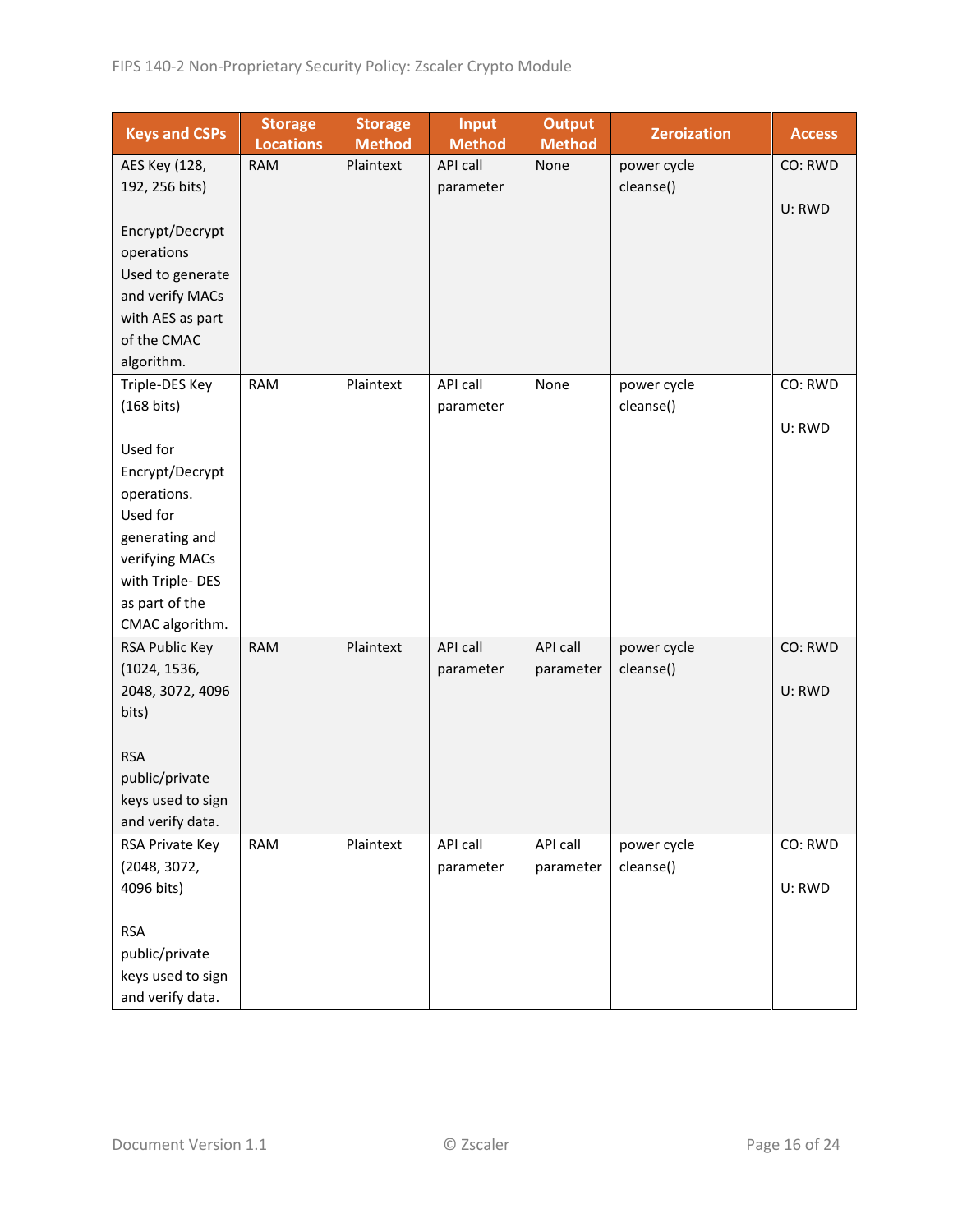| <b>Keys and CSPs</b>  | <b>Storage</b><br><b>Locations</b> | <b>Storage</b><br><b>Method</b> | <b>Input</b><br><b>Method</b> | <b>Output</b><br><b>Method</b> | <b>Zeroization</b> | <b>Access</b> |
|-----------------------|------------------------------------|---------------------------------|-------------------------------|--------------------------------|--------------------|---------------|
| <b>DSA Public Key</b> | <b>RAM</b>                         | Plaintext                       | API call                      | API call                       | power cycle        | CO: RWD       |
| (1024, 2048, and      |                                    |                                 | parameter                     | parameter                      | cleanse()          |               |
| 3072 bits)            |                                    |                                 |                               |                                |                    | U: RWD        |
|                       |                                    |                                 |                               |                                |                    |               |
| <b>DSA</b>            |                                    |                                 |                               |                                |                    |               |
| public/private        |                                    |                                 |                               |                                |                    |               |
| keys used to sign     |                                    |                                 |                               |                                |                    |               |
| and verify data.      |                                    |                                 |                               |                                |                    |               |
| DSA Private Key       | <b>RAM</b>                         | Plaintext                       | API call                      | API call                       | power cycle        | CO: RWD       |
| (2048, and 3072       |                                    |                                 | parameter                     | parameter                      | cleanse()          |               |
| bits)                 |                                    |                                 |                               |                                |                    | U: RWD        |
|                       |                                    |                                 |                               |                                |                    |               |
| <b>DSA</b>            |                                    |                                 |                               |                                |                    |               |
| public/private        |                                    |                                 |                               |                                |                    |               |
| keys used to sign     |                                    |                                 |                               |                                |                    |               |
| and verify data.      |                                    |                                 |                               |                                |                    |               |
| НМАС Кеу (≥ 112       | <b>RAM</b>                         | Plaintext                       | <b>API call</b>               | API call                       | power cycle        | CO: RWD       |
| bits)                 |                                    |                                 | parameter                     | parameter                      | cleanse()          |               |
|                       |                                    |                                 |                               |                                |                    | U: RWD        |
| HMAC keys used        |                                    |                                 |                               |                                |                    |               |
| to generate and       |                                    |                                 |                               |                                |                    |               |
| verify MACs on        |                                    |                                 |                               |                                |                    |               |
| data.                 |                                    |                                 |                               |                                |                    |               |
| Integrity Key         | Module                             | Plaintext                       | None                          | None                           | None               | CO: RWD       |
|                       | Binary                             |                                 |                               |                                |                    | U: RWD        |
| <b>EC DSA Private</b> | <b>RAM</b>                         | Plaintext                       | None                          | API call                       | power cycle        | CO: RWD       |
| Key (PKG: Curves      |                                    |                                 |                               | parameter                      | cleanse()          |               |
| (P-224, P-256, P-     |                                    |                                 |                               |                                |                    | U: RWD        |
| 384, P-521, K-        |                                    |                                 |                               |                                |                    |               |
| 233, K-283, K-        |                                    |                                 |                               |                                |                    |               |
| 409, K-571, B-        |                                    |                                 |                               |                                |                    |               |
| 233, B-283, B-        |                                    |                                 |                               |                                |                    |               |
| 409 & B-571)          |                                    |                                 |                               |                                |                    |               |
| PKV: Curves All       |                                    |                                 |                               |                                |                    |               |
| P, K & B              |                                    |                                 |                               |                                |                    |               |
|                       |                                    |                                 |                               |                                |                    |               |
|                       |                                    |                                 |                               |                                |                    |               |
| <b>ECDSA</b> keys     |                                    |                                 |                               |                                |                    |               |
| public/private        |                                    |                                 |                               |                                |                    |               |
| keys used to sign     |                                    |                                 |                               |                                |                    |               |
| and verify data.      |                                    |                                 |                               |                                |                    |               |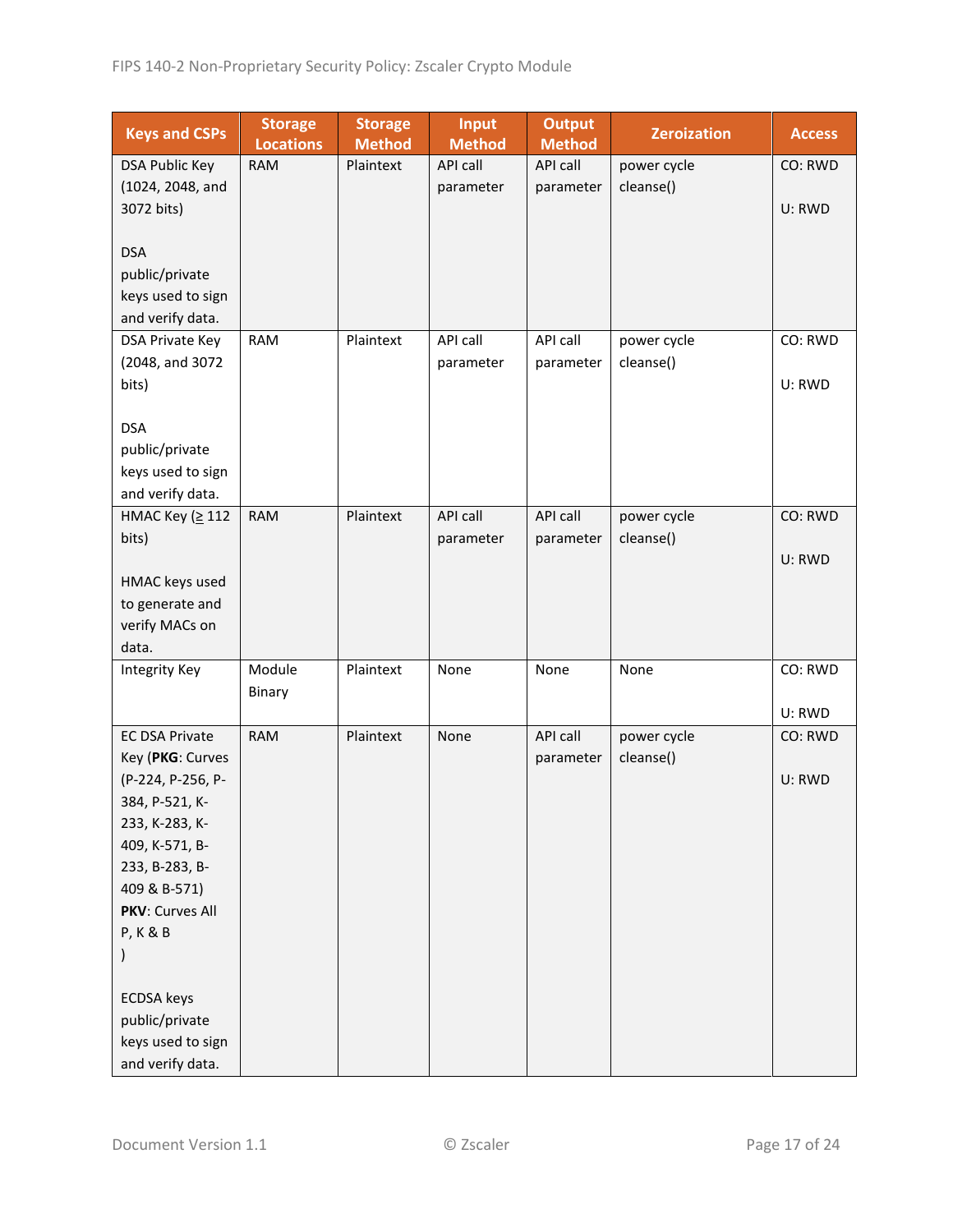| <b>Keys and CSPs</b>      | <b>Storage</b><br><b>Locations</b> | <b>Storage</b><br><b>Method</b> | Input<br><b>Method</b> | <b>Output</b><br><b>Method</b> | <b>Zeroization</b> | <b>Access</b> |
|---------------------------|------------------------------------|---------------------------------|------------------------|--------------------------------|--------------------|---------------|
| <b>EC DSA Public</b>      | <b>RAM</b>                         | Plaintext                       | None                   | API call                       | power cycle        | CO: RWD       |
| Key (PKG: Curves          |                                    |                                 |                        | parameter                      | cleanse()          |               |
| (P-224, P-256, P-         |                                    |                                 |                        |                                |                    | U: RWD        |
| 384, P-521, K-            |                                    |                                 |                        |                                |                    |               |
| 233, K-283, K-            |                                    |                                 |                        |                                |                    |               |
| 409, K-571, B-            |                                    |                                 |                        |                                |                    |               |
| 233, B-283, B-            |                                    |                                 |                        |                                |                    |               |
| 409 & B-571)              |                                    |                                 |                        |                                |                    |               |
| PKV: Curves All           |                                    |                                 |                        |                                |                    |               |
| <b>P, K &amp; B</b>       |                                    |                                 |                        |                                |                    |               |
| )                         |                                    |                                 |                        |                                |                    |               |
|                           |                                    |                                 |                        |                                |                    |               |
| <b>ECDSA</b> keys         |                                    |                                 |                        |                                |                    |               |
| public/private            |                                    |                                 |                        |                                |                    |               |
| keys used to sign         |                                    |                                 |                        |                                |                    |               |
| and verify data.          |                                    |                                 |                        |                                |                    |               |
| <b>DRBG Internal</b>      | <b>RAM</b>                         | Plaintext                       | None                   | None                           | power cycle        | CO: RWD       |
| state (V,C, Key<br>value) |                                    |                                 |                        |                                | cleanse()          |               |
|                           |                                    |                                 |                        |                                |                    | U: RWD        |
| V and key are             |                                    |                                 |                        |                                |                    |               |
| used as part of           |                                    |                                 |                        |                                |                    |               |
| <b>HMAC and CTR</b>       |                                    |                                 |                        |                                |                    |               |
| DRBG process. V           |                                    |                                 |                        |                                |                    |               |
| and C are used as         |                                    |                                 |                        |                                |                    |               |
| part of HASH              |                                    |                                 |                        |                                |                    |               |
| DRBG process.             |                                    |                                 |                        |                                |                    |               |
| <b>DRBG Entropy</b>       | <b>RAM</b>                         | Plaintext                       | API call               | None                           | power cycle        | CO: RWD       |
|                           |                                    |                                 | parameter              |                                | cleanse()          |               |
| Entropy input             |                                    |                                 |                        |                                |                    | U: RWD        |
| strings used as           |                                    |                                 |                        |                                |                    |               |
| part of the DRBG          |                                    |                                 |                        |                                |                    |               |
| process.                  |                                    |                                 |                        |                                |                    |               |

 $R = Read$  W = Write D = Delete

#### **Table 7 – Module Keys/CSPs**

*Please note that keys can be generated by the module for the services that require those keys, but the keys will always be input via an API call.*

The application that uses the module is responsible for appropriate destruction and zeroization of the key material. The module provides functions for key allocation and destruction which overwrite the memory that is occupied by the key information with zeros before it is deallocated.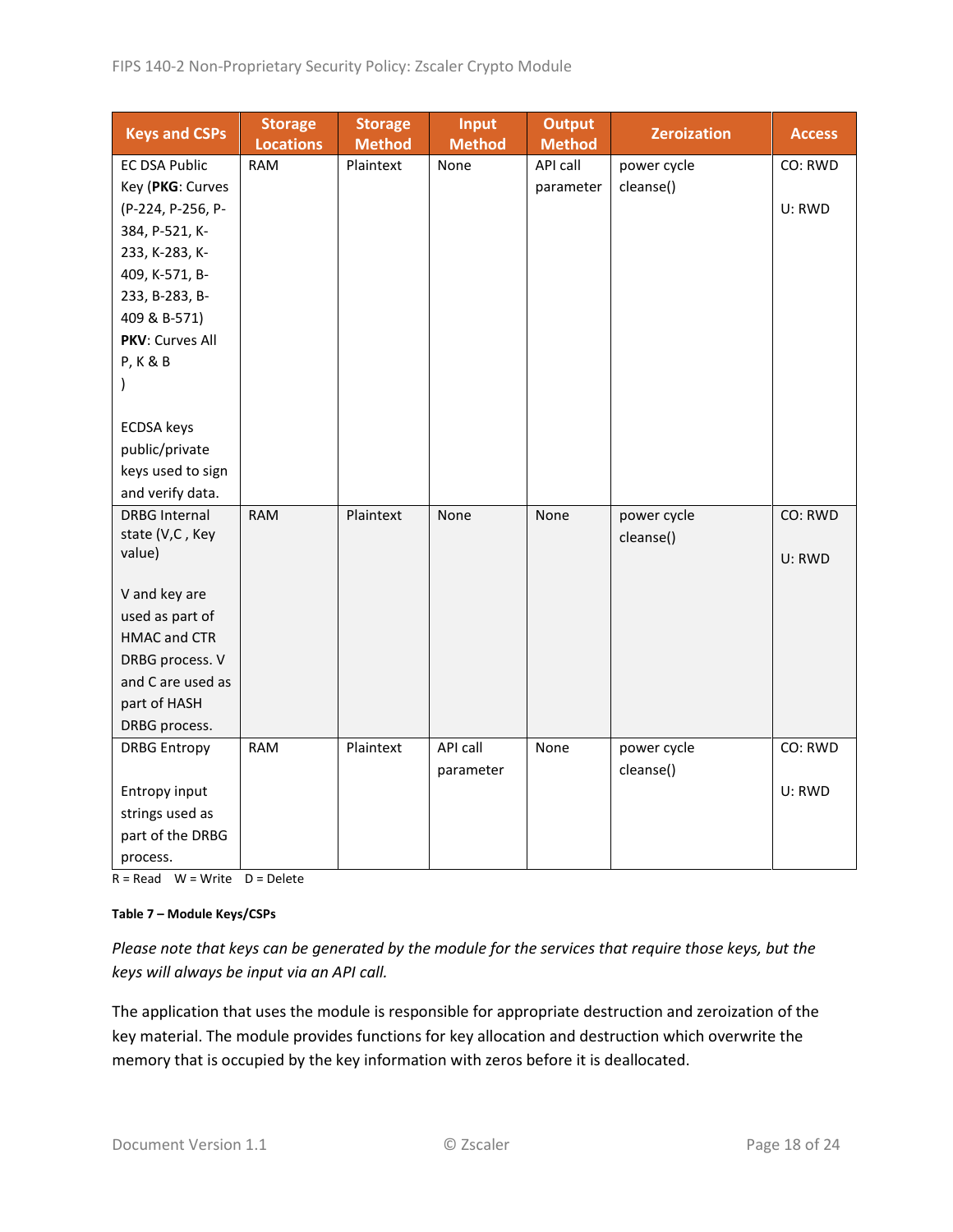#### <span id="page-18-0"></span>**2.6.1 Random Number Generation**

The module uses SP800-90A DRBGs for creation of asymmetric and symmetric keys.

The module accepts input from entropy sources external to the cryptographic boundary for use as seed material for the module's Approved DRBGs. The calling application of the module shall use entropy sources that meet the security strength required for the random bit generation mechanism as shown in NIST Special Publication 800-90A Table 2 (Hash\_DRBG, HMAC\_DRBG) and Table 3 (CTR\_DRBG). At a minimum, the entropy source shall provide at least 128-bits of entropy to the DRBG.

The module performs continual tests on the random numbers it uses to ensure that the seed input to the Approved DRBGs do not have the same value. The module also performs continual tests on the output of the Approved DRBGs to ensure that consecutive random numbers do not repeat.

In accordance with FIPS 140-2 IG D.12, the cryptographic module performs Cryptographic Key Generation (CKG) for asymmetric keys as per NIST SP 800-133rev2 (vendor affirmed). The resulting symmetric key or asymmetric seed is an unmodified output from a DRBG.

The AES GCM IV generation is in compliance with the RFC5288 and RFC5289 and shall only be used for the TLS protocol version 1.2 to be compliant with [FIPS140-2 IG] IG A.5, provision 1 ("TLS protocol IV generation"); thus, the module is compliant with [SP800-52].

### <span id="page-18-1"></span>**2.6.2 Key/Critical Security Parameter (CSP) Authorized Access and Use by Role and Service/Function**

An authorized application as user (the User role) has access to all key data generated during the operation of the module.

#### <span id="page-18-2"></span>**2.6.3 Key/CSP Storage**

Public and private keys are provided to the module by the calling process and are destroyed when released by the appropriate API function calls or during power cycle. The module does not perform persistent storage of keys.

#### <span id="page-18-3"></span>**2.6.4 Key/CSP Zeroization**

The application is responsible for calling the appropriate destruction functions from the API. The destruction functions then overwrite the memory occupied by keys with zeros and deallocates the memory. This occurs during process termination / power cycle. Keys are immediately zeroized upon deallocation, which sufficiently protects the CSPs from compromise.

#### <span id="page-18-4"></span>**2.7 Self-Tests**

FIPS 140-2 requires that the module perform self tests to ensure the integrity of the module and the correctness of the cryptographic functionality at start up. In addition some functions require continuous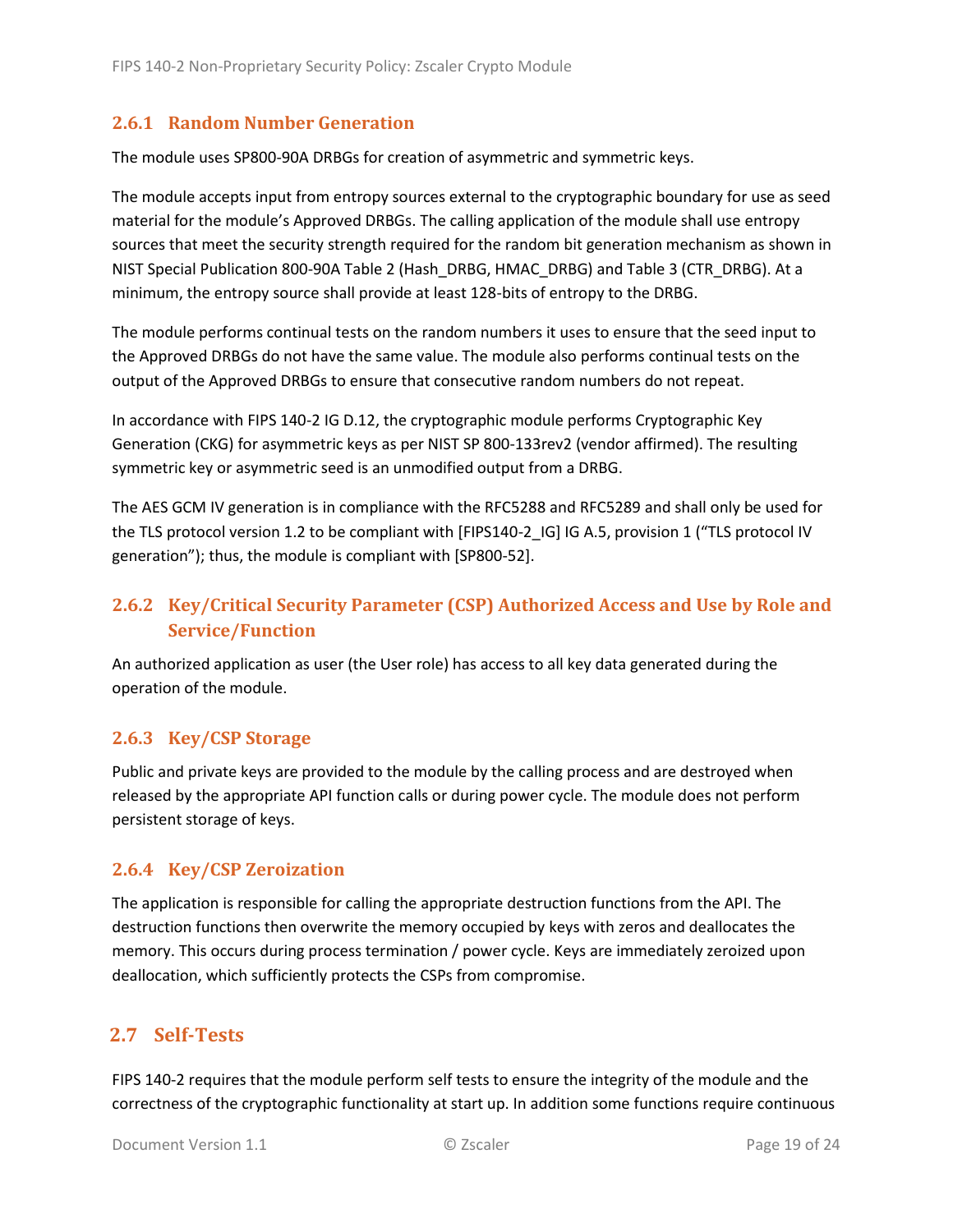verification of function, such as the random number generator. All of these tests are listed and described in this section. In the event of a self-test error, the module will log the error and will halt. The module must be initialized into memory to resume function.

The following sections discuss the module's self-tests in more detail.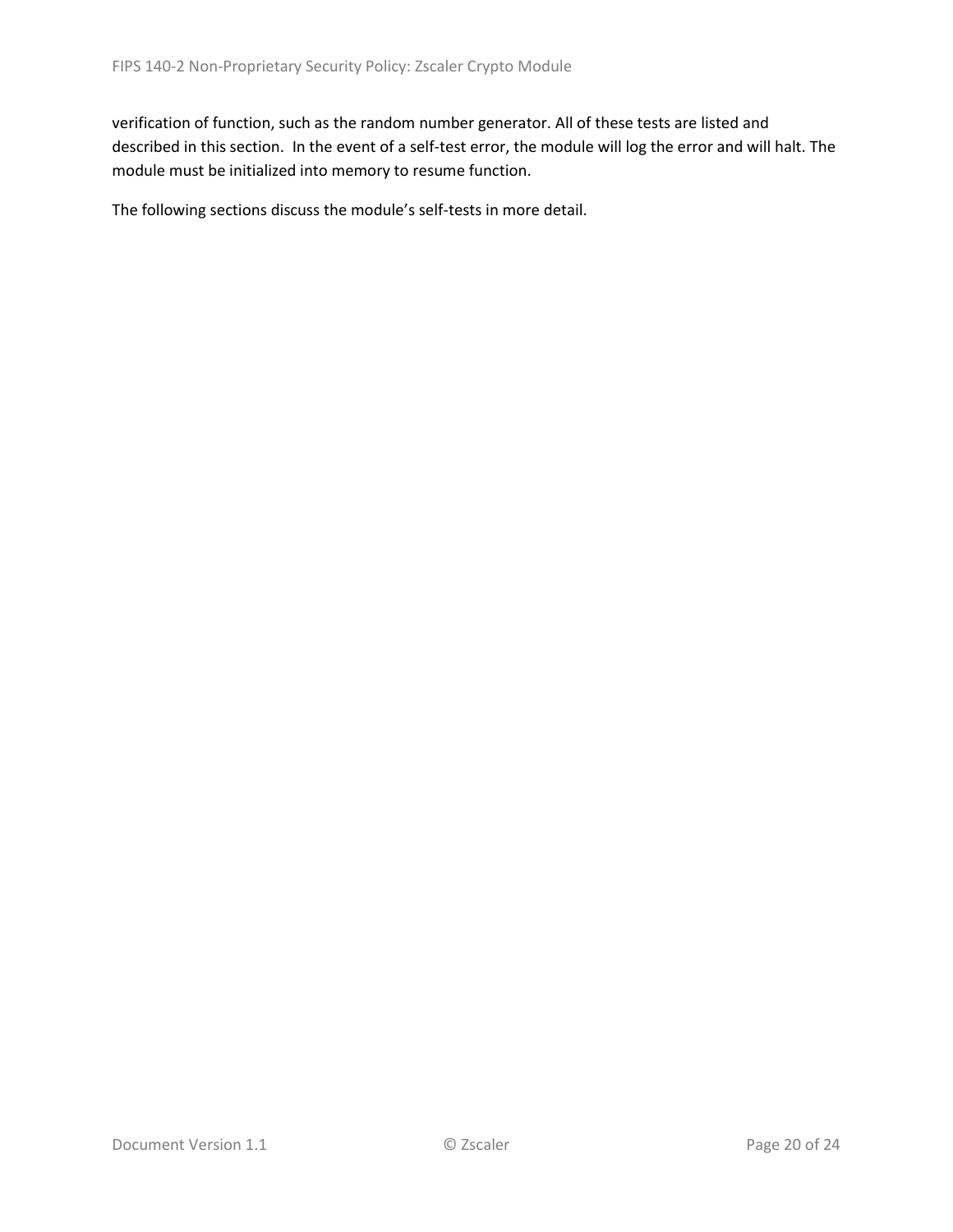#### <span id="page-20-0"></span>**2.7.1 Power-On Self-Tests**

Power-on self-tests are executed automatically when the module is loaded into memory. The module verifies the integrity of the runtime executable using a HMAC-SHA1 digest computed at build time. If the fingerprints match, the power-up self-tests are then performed. If the power-up self-test is successful, a flag is set to place the module in FIPS mode.

| <b>TYPE</b>                     | <b>DETAIL</b>                                                |  |  |  |
|---------------------------------|--------------------------------------------------------------|--|--|--|
| Software Integrity Check        | HMAC-SHA1 on all module components                           |  |  |  |
| Known Answer Tests <sup>2</sup> | AES ECB mode encrypt/decrypt 128-bit key length<br>$\bullet$ |  |  |  |
|                                 | AES CCM mode encrypt/decrypt 192-bit key length              |  |  |  |
|                                 | AES GCM mode encrypt/decrypt 256-bit key length              |  |  |  |
|                                 | AES CMAC CBC mode, encrypt/decrypt with 128,                 |  |  |  |
|                                 | 192, 256-bit key lengths                                     |  |  |  |
|                                 | $SHA-1$                                                      |  |  |  |
|                                 | HMAC-SHA1                                                    |  |  |  |
|                                 | HMAC-SHA224                                                  |  |  |  |
|                                 | HMAC-SHA256                                                  |  |  |  |
|                                 | HMAC-SHA384                                                  |  |  |  |
|                                 | HMAC-SHA512                                                  |  |  |  |
|                                 | RSA sign/verify using 2048 bit key, SHA-256, PKCS#1          |  |  |  |
|                                 | SP 800-90A DRBG (Hash_DRBG, HMAC_DRBG,                       |  |  |  |
|                                 | CTR DRBG)                                                    |  |  |  |
|                                 | Triple-DES ECB mode encrypt/decrypt 3-key                    |  |  |  |
|                                 | Triple-DES CMAC CBC mode generate/verify 3-key               |  |  |  |
| Pair-wise Consistency Tests     | DSA sign/verify using 2048 bit key, SHA-384<br>$\bullet$     |  |  |  |
|                                 | ECDSA keygen/sign/verify using P-224, K-233 and              |  |  |  |
|                                 | <b>SHA512</b>                                                |  |  |  |
|                                 | RSA (legacy test)                                            |  |  |  |

**Table 8 – Power-On Self-Tests**

Input, output, and cryptographic functions cannot be performed while the Module is in a self-test or error state because the module is single-threaded and will not return to the calling application until the power-up self tests are complete. If the power-up self tests fail, subsequent calls to the module will also fail - thus no further cryptographic operations are possible.

The Module performs power-up self-tests automatically during loading of the module by making use of default entry point (DEP) and no operator intervention is required.

<sup>&</sup>lt;sup>2</sup> Note that all SHA-X KATs are tested as part of the respective HMAC SHA-X KAT. SHA-1 is also tested independently.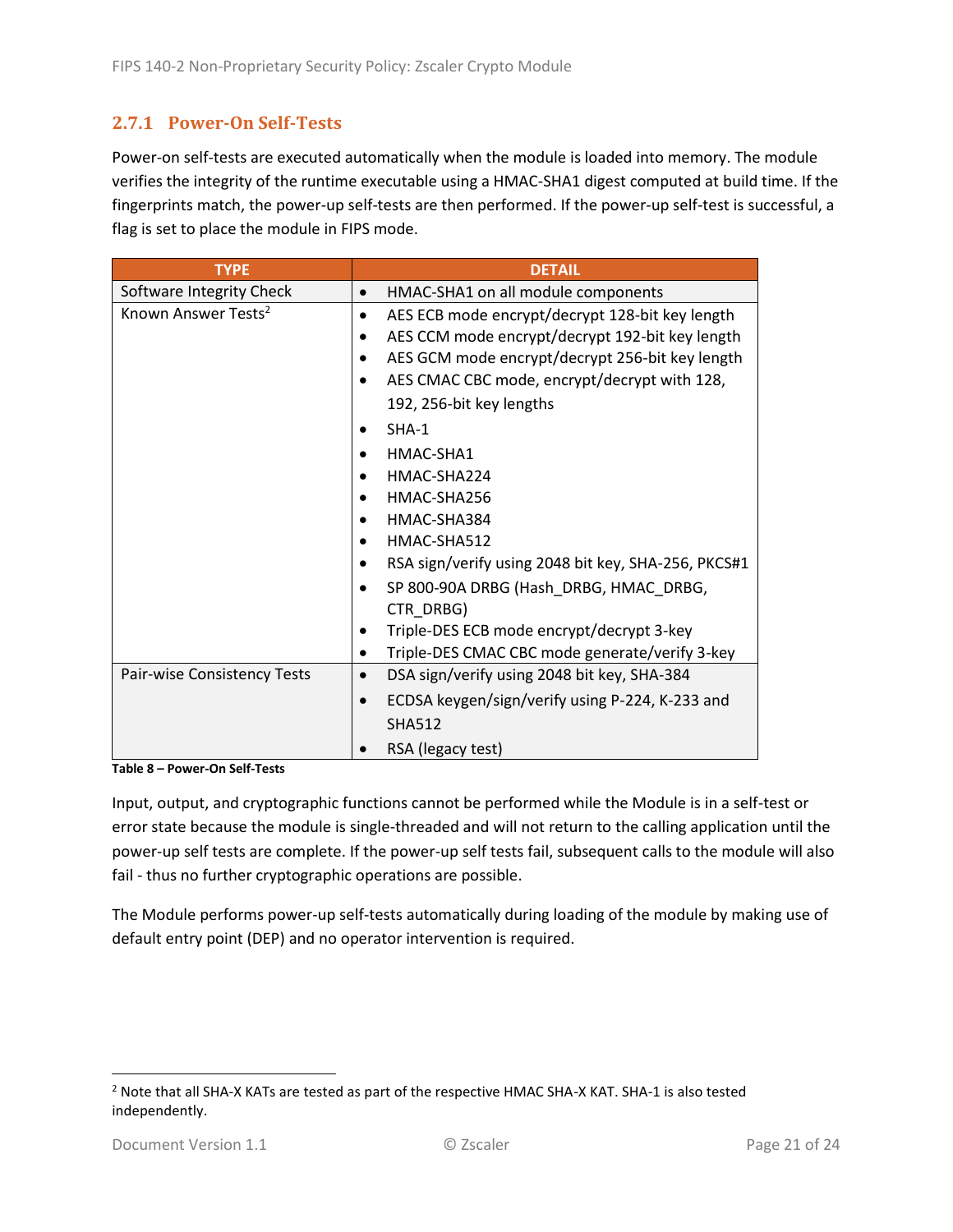#### <span id="page-21-0"></span>**2.7.2 Conditional Self-Tests**

The module implements the following conditional self-tests upon key generation, or random number generation (respectively):

| <b>TYPE</b>                 | <b>DETAIL</b>                                                                                         |
|-----------------------------|-------------------------------------------------------------------------------------------------------|
| Pair-wise Consistency Tests | <b>DSA</b>                                                                                            |
|                             | RSA (legacy test not run in FIPS mode)                                                                |
|                             | <b>ECDSA</b>                                                                                          |
| <b>Continuous RNG Tests</b> | Performed on all Approved DRBGs, the non-<br>approved X9.31 RNG, and the non-approved<br>DUAL EC DRBG |
|                             | Please note the DRBG is Tested as required by<br>[SP800-90A] Section 11                               |

**Table 9 – Conditional Self-Tests**

#### <span id="page-21-1"></span>**2.7.3 Cryptographic Function**

All security functions and cryptographic algorithms are performed in Approved mode.

The module verifies the integrity of the runtime executable using a HMAC-SHA1 digest which is computed at build time. If this computed HMAC-SHA1 digest matches the stored, known digest, then the power-up self-test (consisting of the algorithm-specific Pairwise Consistency and Known Answer tests) is performed. If any component of the power-up self-test fails, an internal global error flag is set to prevent subsequent invocation of any cryptographic function calls. Any such power-up self test failure is a hard error that can only be recovered by reinstalling the module<sup>3</sup>. The power-up self-tests may be performed at any time by reloading the module.

No operator intervention is required during the running of the self-tests.

### <span id="page-21-2"></span>**2.8 Mitigation of Other Attacks**

The Module does not contain additional security mechanisms beyond the requirements for FIPS 140-2 Level 1 cryptographic modules.

<sup>&</sup>lt;sup>3</sup> The initialization function could be re-invoked but such re-invocation does not provide a means from recovering from an integrity test or known answer test failure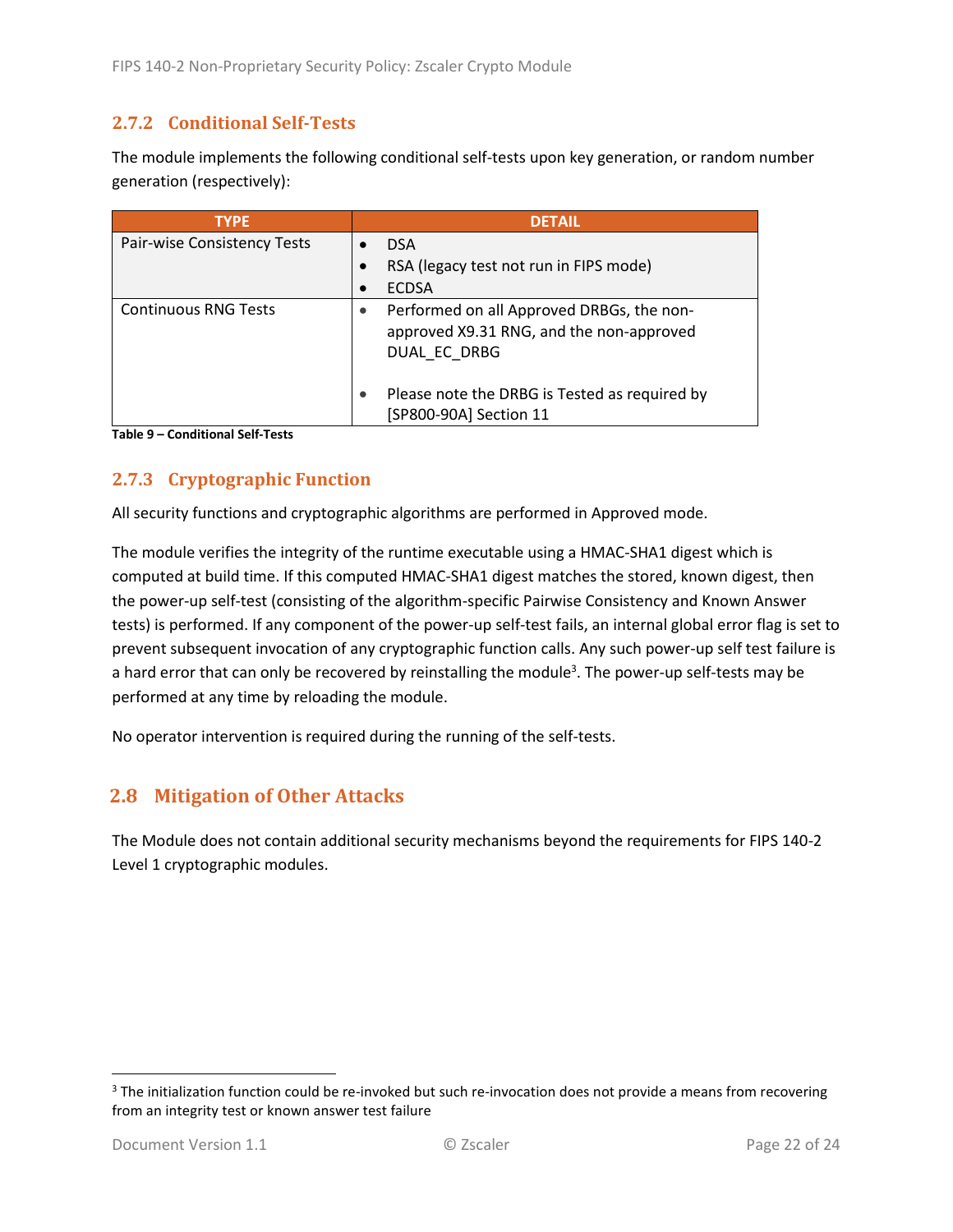### <span id="page-22-0"></span>**3 Guidance and Secure Operation**

#### <span id="page-22-1"></span>**3.1 Crypto Officer Guidance**

#### <span id="page-22-2"></span>**3.1.1 Software Installation**

The module is provided directly to solution developers and is not available for direct download to the general public. The module and its host application are to be installed on an operating system specified in Section [2.5](#page-13-2) or one where portability is maintained.

#### <span id="page-22-3"></span>**3.1.2 Additional Rules of Operation**

- 1. The writable memory areas of the module (data and stack segments) are accessible only by the application so that the operating system is in "single user" mode, i.e. only the application has access to that instance of the module.
- 2. The operating system is responsible for multitasking operations so that other processes cannot access the address space of the process containing the module.

#### <span id="page-22-4"></span>**3.2 User Guidance**

#### <span id="page-22-5"></span>**3.2.1 General Guidance**

The module is not distributed as a standalone library and is only used in conjunction with the solution.

The end user of the operating system is also responsible for zeroizing CSPs via wipe/secure delete procedures.

If the module power is lost and restored, the calling application must ensure that any AES-GCM keys used for encryption or decryption are redistributed.

The counter portion of the IV is set by the module within its cryptographic boundary. When the IV exhausts the maximum number of possible values for a given session key, the first party to encounter this condition shall trigger a handshake to establish a new encryption key in accordance with RFC 5246.

The AES GCM IV generation is in compliance with the RFC5288 and RFC5289 and shall only be used for the TLS protocol version 1.2 to be compliant with [FIPS140-2 IG] IG A.5, provision 1 ("TLS protocol IV generation"); thus, the module is compliant with [SP800-52].

In the event the nonce\_explicit part of the IV exhausts the maximum number of possible values for a given session key, either party (the client or the server) that encounters this condition shall trigger a handshake to establish a new encryption key.